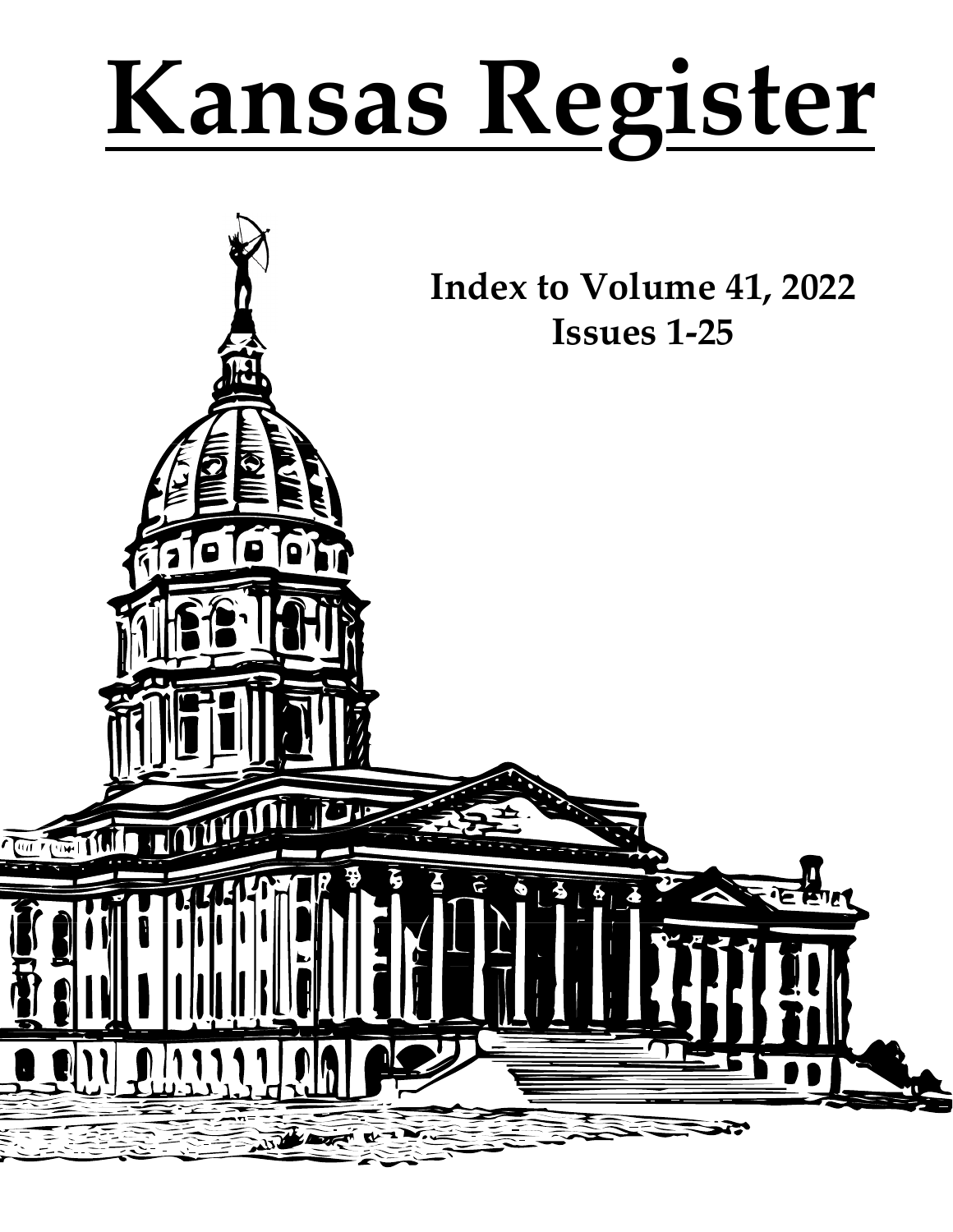| <b>Accountancy, Kansas State Board of</b>                                                                                                                                      |  |
|--------------------------------------------------------------------------------------------------------------------------------------------------------------------------------|--|
| Administrative Regulations:                                                                                                                                                    |  |
|                                                                                                                                                                                |  |
|                                                                                                                                                                                |  |
| Administration, Kansas Department of - Office of Accounts and Reports<br>Notice of Petroleum Storage Tank Release Trust Fund Unobligated Balances 23, 194, 377, 581, 887, 1069 |  |
|                                                                                                                                                                                |  |
| Administration, Kansas Department of - Office of Facilities and Property Management                                                                                            |  |
| Notice of Commencement of Negotiations for Kansas Department of Administration -                                                                                               |  |
|                                                                                                                                                                                |  |
| Notice of Commencement of Negotiations for Kansas Department of Health and Environment                                                                                         |  |
|                                                                                                                                                                                |  |
| Notice of Commencement of Negotiations for Wichita State University Construction                                                                                               |  |
|                                                                                                                                                                                |  |
|                                                                                                                                                                                |  |
|                                                                                                                                                                                |  |
| Notice of Requested Architectural Services:                                                                                                                                    |  |
|                                                                                                                                                                                |  |
|                                                                                                                                                                                |  |
|                                                                                                                                                                                |  |
|                                                                                                                                                                                |  |
|                                                                                                                                                                                |  |
| Notice of Requested Civil Engineering Services:                                                                                                                                |  |
|                                                                                                                                                                                |  |
| Notice of Requested Engineering Services:                                                                                                                                      |  |
|                                                                                                                                                                                |  |
| Notice of Requested "On-Call" Architectural Services:                                                                                                                          |  |
|                                                                                                                                                                                |  |
|                                                                                                                                                                                |  |
|                                                                                                                                                                                |  |
|                                                                                                                                                                                |  |
| Notice of Requested "On-Call" Civil/Structural Engineering Services:                                                                                                           |  |
|                                                                                                                                                                                |  |
| Notice of Requested "On-Call" Fire Protection Engineering Services:                                                                                                            |  |
|                                                                                                                                                                                |  |
|                                                                                                                                                                                |  |
| Notice of Requested "On-Call" Mechanical-Electrical-Plumbing Engineering Services:                                                                                             |  |
|                                                                                                                                                                                |  |
|                                                                                                                                                                                |  |
|                                                                                                                                                                                |  |
|                                                                                                                                                                                |  |

The Kansas Register is an official publication of the state of Kansas, published by authority of K.S.A. 75-430. The Kansas Register is published weekly and a cumulative index is published annually by the Kansas Secretary of State.

© Kansas Secretary of State 2022. Reproduction of the publication in its entirety or for commercial purposes is prohibited without prior permission. Official enactments of the Kansas Legislature and proposed and adopted administrative regulations of state agencies may be reproduced in any form without permission.

Current and back issues of the Kansas Register (HTML and PDF Format) can be found at<https://www.sos.ks.gov/publications/kansas-register.html>.

**Register Office:** 1st Floor, Memorial Hall 785-368-8095 [kansasregister@ks.gov](mailto:kansasregister%40ks.gov?subject=)



**Published by** Scott Schwab Secretary of State 1st Floor, Memorial Hall 120 SW 10th Ave. Topeka, KS 66612-1594 785-296-4564 <https://www.sos.ks.gov>

**© Kansas Secretary of State 2022 Index to Volume 41, 2022**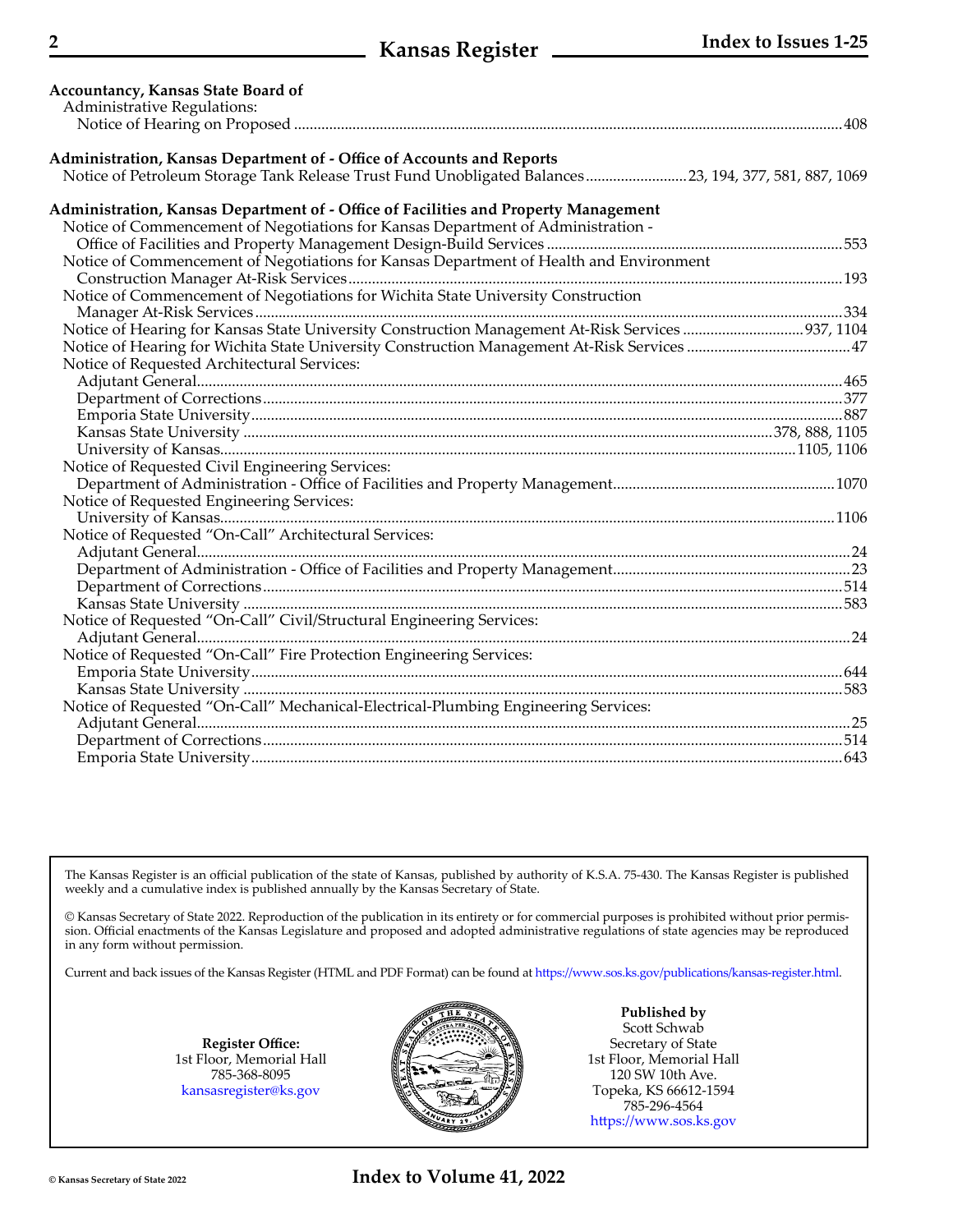### Administration, Kansas Department of - Office of Procurement and Contracts

378, 424, 467, 512, 555, 582, 638, 718, 859, 888, 942, 979, 1027, 1100, 1142

| <b>Administrative Regulations</b>                    |  |
|------------------------------------------------------|--|
|                                                      |  |
| Notice of Hearing on Proposed:                       |  |
|                                                      |  |
|                                                      |  |
|                                                      |  |
|                                                      |  |
|                                                      |  |
|                                                      |  |
|                                                      |  |
|                                                      |  |
|                                                      |  |
|                                                      |  |
|                                                      |  |
|                                                      |  |
|                                                      |  |
|                                                      |  |
| Permanent:                                           |  |
|                                                      |  |
|                                                      |  |
|                                                      |  |
|                                                      |  |
|                                                      |  |
|                                                      |  |
|                                                      |  |
|                                                      |  |
|                                                      |  |
|                                                      |  |
|                                                      |  |
| Temporary:                                           |  |
|                                                      |  |
|                                                      |  |
|                                                      |  |
|                                                      |  |
|                                                      |  |
| <b>Advisory Committee on Trauma</b>                  |  |
|                                                      |  |
|                                                      |  |
| Aging and Disability Services, Kansas Department for |  |
|                                                      |  |
|                                                      |  |
|                                                      |  |
| Request for Applications:                            |  |
|                                                      |  |
| Request for Comments:                                |  |
|                                                      |  |
| Request for Grant Applications:                      |  |
|                                                      |  |
| <b>Agriculture, Kansas Department of</b>             |  |
| Administrative Regulations:                          |  |
|                                                      |  |
|                                                      |  |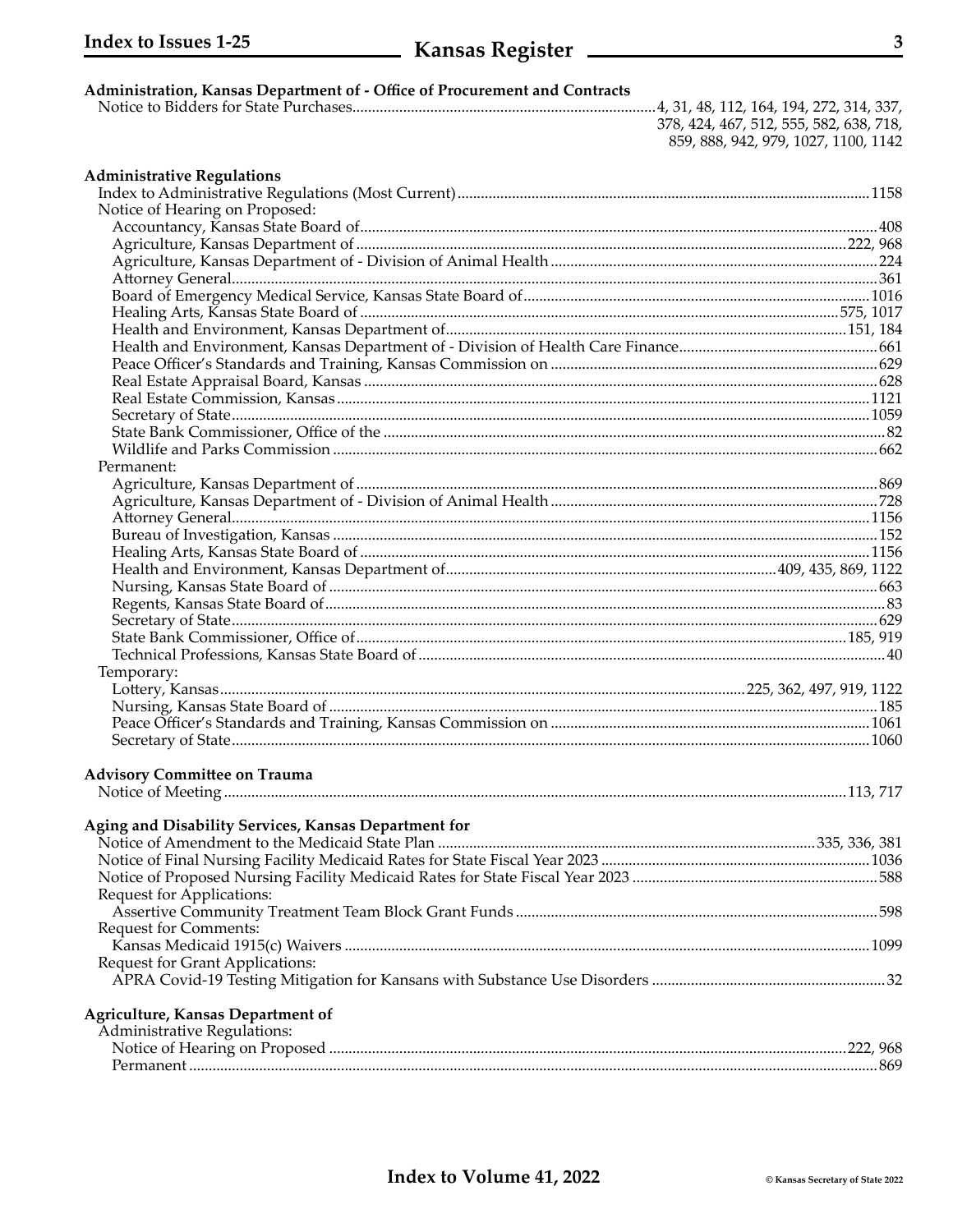| 4                                                                                            | ______ Kansas Register _______ | Index to Issues 1-25 |
|----------------------------------------------------------------------------------------------|--------------------------------|----------------------|
| Agriculture, Kansas Department of - Division of Animal Health<br>Administrative Regulations: |                                |                      |
|                                                                                              |                                |                      |
| Agriculture, Kansas Department of - Division of Conservation                                 |                                |                      |
| Notice to Contractors:                                                                       |                                |                      |
|                                                                                              |                                |                      |
|                                                                                              |                                |                      |
|                                                                                              |                                |                      |
| Agriculture, Kansas Department of - Division of Water Resources<br>Notice of Hearing:        |                                |                      |
|                                                                                              |                                |                      |
|                                                                                              |                                |                      |
|                                                                                              |                                |                      |
| Arkansas City, City of<br>Bonds:                                                             |                                |                      |
|                                                                                              |                                |                      |
| Atchison, City of<br>Bonds:                                                                  |                                |                      |
|                                                                                              |                                |                      |
|                                                                                              |                                |                      |
| <b>Attorney General</b>                                                                      |                                |                      |
| Administrative Regulations:                                                                  |                                |                      |
|                                                                                              |                                |                      |
|                                                                                              |                                |                      |
| Augusta, City of<br>Bonds:                                                                   |                                |                      |
|                                                                                              |                                | 542                  |
| <b>Azura Credit Union</b>                                                                    |                                |                      |
|                                                                                              |                                |                      |
| <b>Basehor, City of</b><br>Bonds:                                                            |                                |                      |
|                                                                                              |                                |                      |
| <b>Bonds</b>                                                                                 |                                |                      |
| Notice of Intent to Seek Private Placement of:                                               |                                |                      |
|                                                                                              |                                |                      |
|                                                                                              |                                |                      |
|                                                                                              |                                |                      |
|                                                                                              |                                |                      |
|                                                                                              |                                |                      |
|                                                                                              |                                |                      |
|                                                                                              |                                |                      |
| Summary Notice of Sale:                                                                      |                                |                      |
|                                                                                              |                                |                      |
|                                                                                              |                                |                      |
|                                                                                              |                                |                      |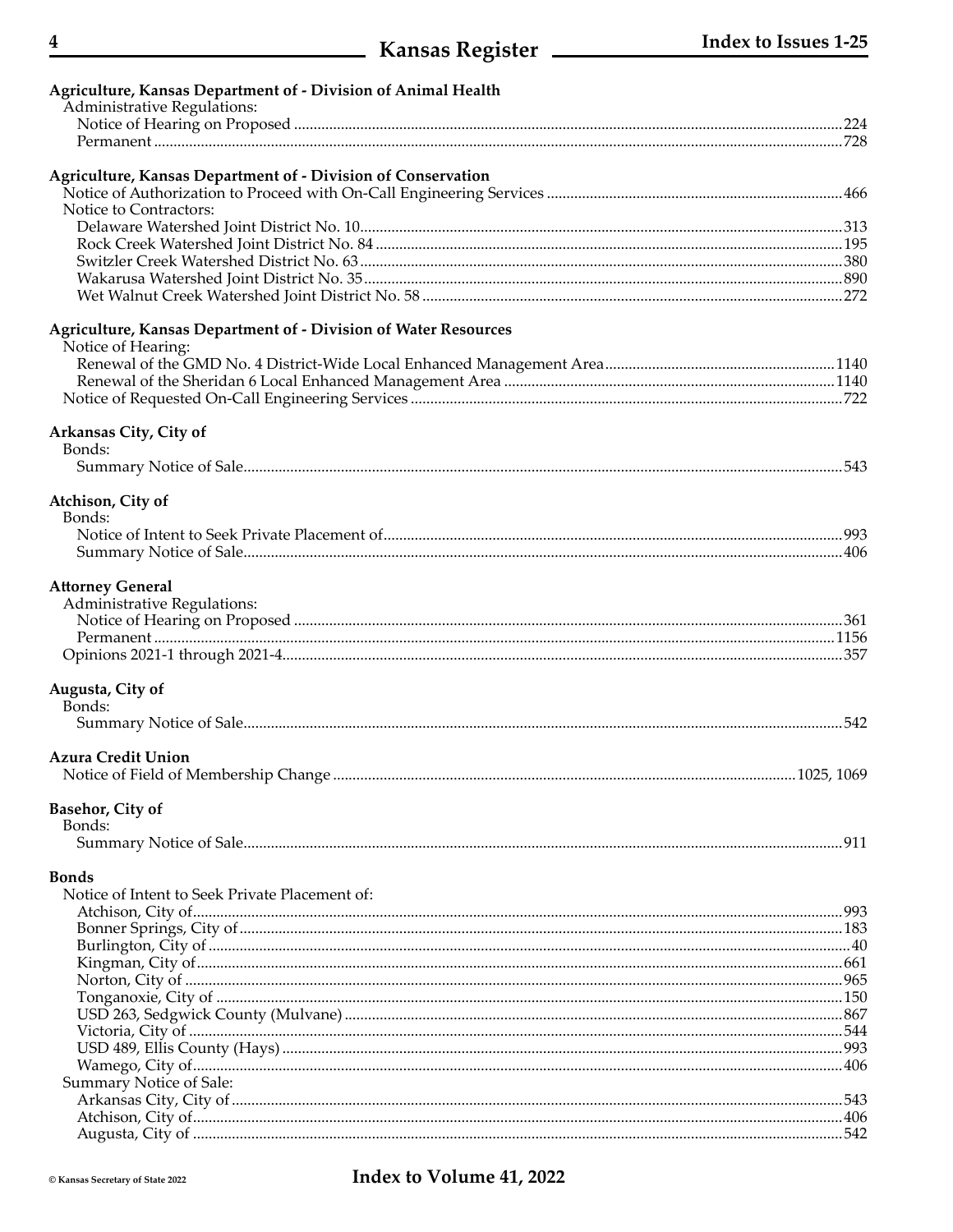## **Kansas Register Mansas Register**

| <b>Bonner Springs, City of</b><br>Bonds:<br><b>Bureau of Investigation, Kansas</b> |  |
|------------------------------------------------------------------------------------|--|
| Administrative Regulations:                                                        |  |
|                                                                                    |  |
| <b>Burlington, City of</b><br>Bonds:                                               |  |
| <b>Campus Credit Union</b>                                                         |  |
| Children and Families, Kansas Department for                                       |  |
| <b>Request for Comments:</b>                                                       |  |
|                                                                                    |  |
| Request for Proposals:                                                             |  |
|                                                                                    |  |
|                                                                                    |  |
|                                                                                    |  |
|                                                                                    |  |
| Children's Cabinet and Trust Fund, Kansas                                          |  |
| <b>Cimarron Valley Railroad</b><br>Notice to Bidders:                              |  |
|                                                                                    |  |
| Request for Proposals:                                                             |  |
|                                                                                    |  |
| <b>Commerce, Kansas Department of</b>                                              |  |
| Notice of Hearing:                                                                 |  |
|                                                                                    |  |
| Council for Interstate Adult Offender Supervision Committee, Kansas                |  |
|                                                                                    |  |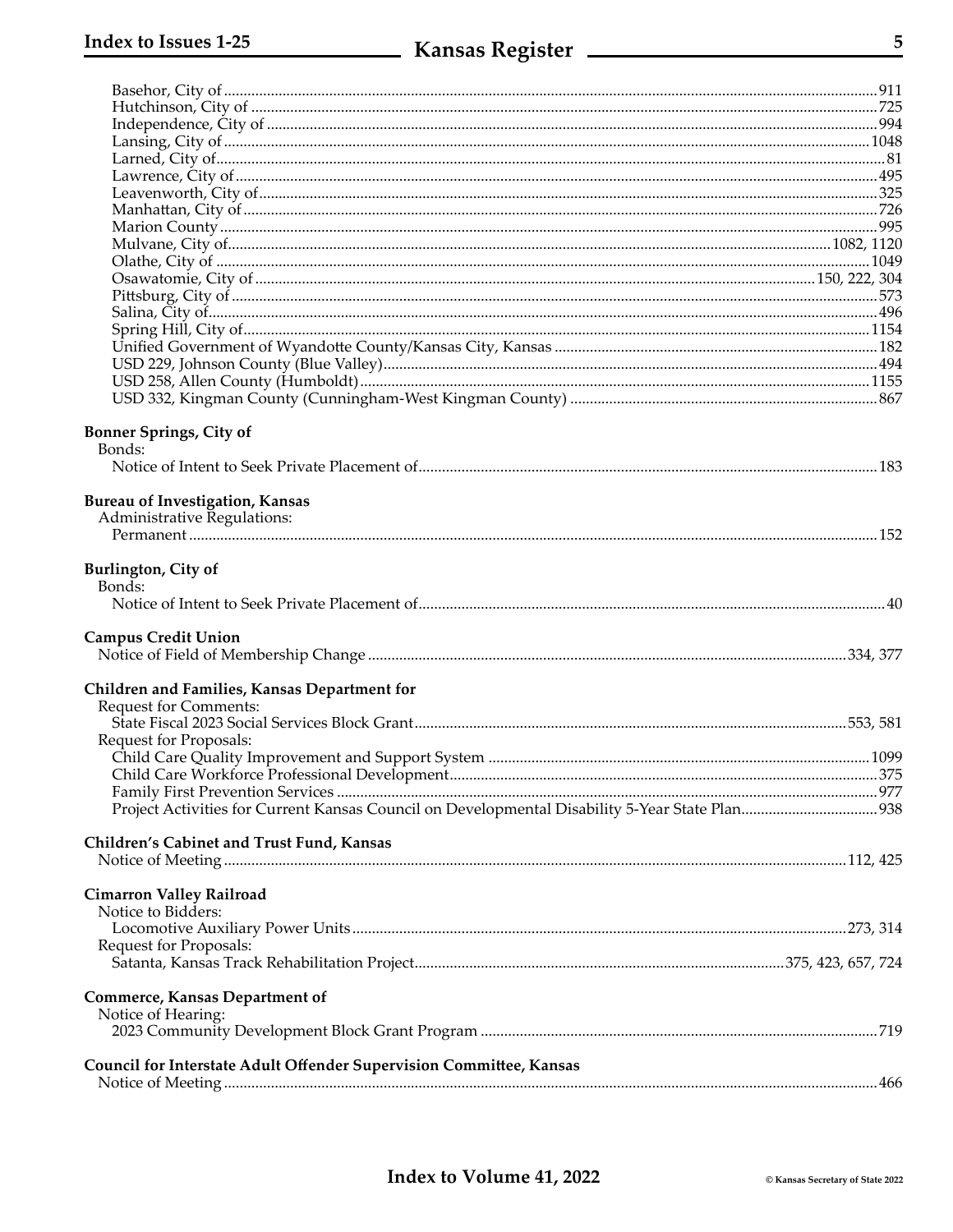| <b>Development Finance Authority</b>                                                            |  |
|-------------------------------------------------------------------------------------------------|--|
| Notice of Hearing:                                                                              |  |
| Proposed Agricultural Development Revenue Bonds 15, 81, 183, 325, 360, 435, 727, 911, 995, 1083 |  |
|                                                                                                 |  |
|                                                                                                 |  |
| <b>Emergency Medical Services, Kansas State Board of</b>                                        |  |
| Administrative Regulations:                                                                     |  |
|                                                                                                 |  |
|                                                                                                 |  |
|                                                                                                 |  |
| Flint Hills Area Transportation Agency, Inc.                                                    |  |
| Notice to Bidders:                                                                              |  |
|                                                                                                 |  |
| Request for Proposals:                                                                          |  |
|                                                                                                 |  |
|                                                                                                 |  |
| Gavilon Grain, LLC                                                                              |  |
| Request for Proposals:                                                                          |  |
|                                                                                                 |  |
| Governmental Ethics Commission, Kansas                                                          |  |
|                                                                                                 |  |
| Opinions:                                                                                       |  |
|                                                                                                 |  |
|                                                                                                 |  |
|                                                                                                 |  |
|                                                                                                 |  |
| Governor, Office of                                                                             |  |
| <b>Executive Directives:</b>                                                                    |  |
|                                                                                                 |  |
|                                                                                                 |  |
|                                                                                                 |  |
|                                                                                                 |  |
| 22-552, Authorizing Personnel Transactions and Authorizing Expenditure of Federal Funds 1082    |  |
| 22-553, Authorizing Personnel Transactions and Authorizing Expenditure of Federal Funds1118     |  |
|                                                                                                 |  |
| <b>Executive Orders:</b>                                                                        |  |
| 22-01, Temporary Relief from Certain Restrictions and Requirements Governing                    |  |
|                                                                                                 |  |
| 22-02, Licensure, Certification, and Registration for Persons and Licensure of                  |  |
|                                                                                                 |  |
|                                                                                                 |  |
|                                                                                                 |  |
|                                                                                                 |  |
| Governor's Grants Program, Kansas                                                               |  |
| Notice of Available Grant Funding:                                                              |  |
|                                                                                                 |  |
| Guardianship Program, Kansas                                                                    |  |
|                                                                                                 |  |
|                                                                                                 |  |
| Gurdwara Nanak Darbar Sahib, Inc.                                                               |  |
| Notice of Bidders:                                                                              |  |
|                                                                                                 |  |
|                                                                                                 |  |
| Healing Arts, Kansas State Board of                                                             |  |
| Administrative Regulations:                                                                     |  |
|                                                                                                 |  |
|                                                                                                 |  |
|                                                                                                 |  |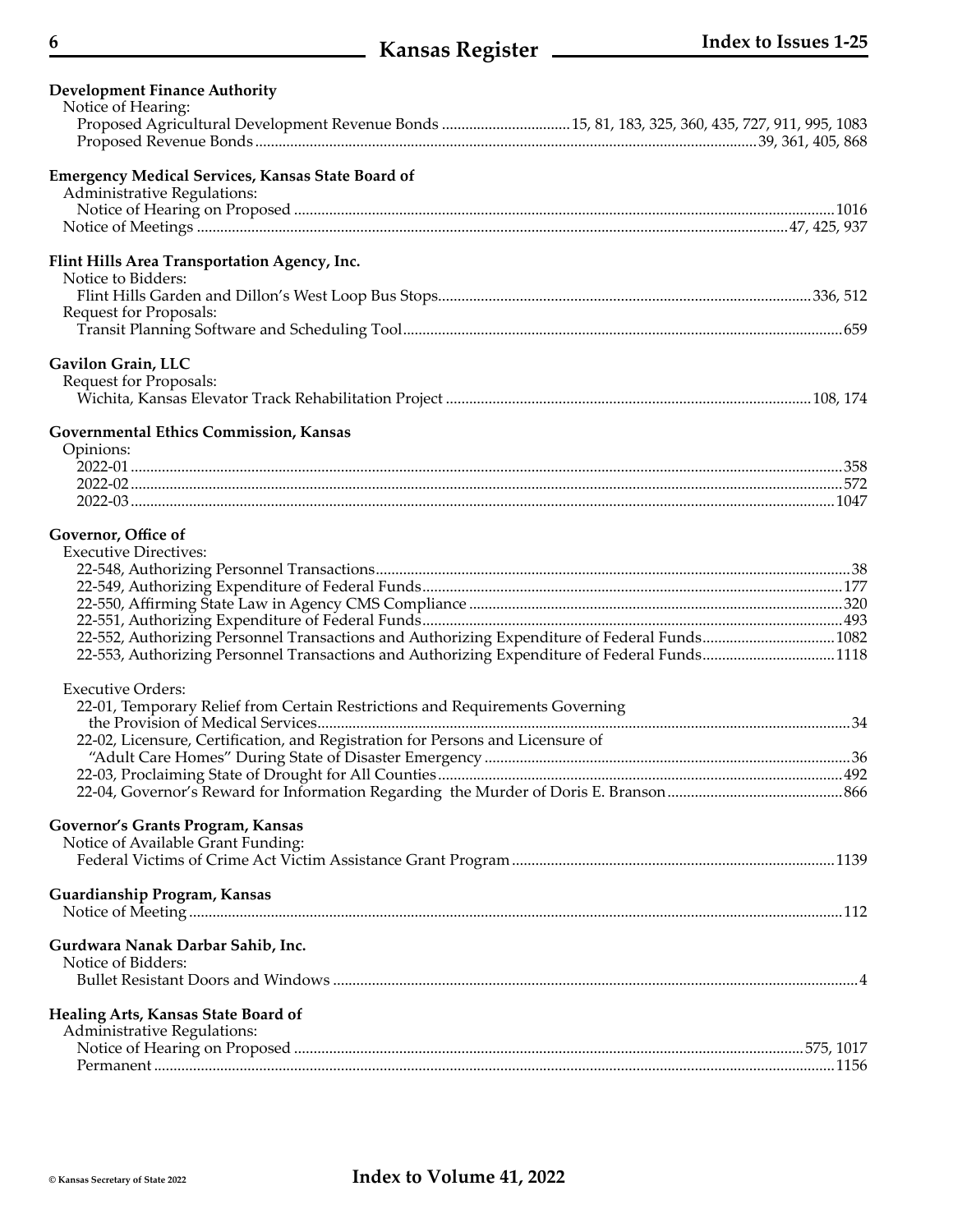| Health and Environment, Kansas Department of<br>Administrative Regulations:                                               |                                                                                  |
|---------------------------------------------------------------------------------------------------------------------------|----------------------------------------------------------------------------------|
|                                                                                                                           |                                                                                  |
|                                                                                                                           |                                                                                  |
|                                                                                                                           |                                                                                  |
| Notice Concerning Proposed:                                                                                               |                                                                                  |
|                                                                                                                           |                                                                                  |
|                                                                                                                           |                                                                                  |
|                                                                                                                           | 980, 981, 982, 1073, 1102                                                        |
|                                                                                                                           |                                                                                  |
|                                                                                                                           |                                                                                  |
| Notice Concerning Water Pollution Control Permits/Applications 27, 50, 114, 159, 195, 274, 319, 338, 382,                 |                                                                                  |
|                                                                                                                           | 427, 470, 514, 555, 585, 640, 720, 856, 892,<br>940, 983, 1029, 1074, 1103, 1143 |
|                                                                                                                           |                                                                                  |
| Notice of Draft:                                                                                                          |                                                                                  |
| Combined Water Pollution Control General Permit for the Discharge of Hydrostatic Test Water316                            |                                                                                  |
|                                                                                                                           |                                                                                  |
|                                                                                                                           |                                                                                  |
| Notice of Hearing:                                                                                                        |                                                                                  |
|                                                                                                                           |                                                                                  |
|                                                                                                                           |                                                                                  |
| Public Water Supply Loan Fund and Water Pollution Control Revolving Fund 2023 Intended Use Plan  979<br>Notice of Intent: |                                                                                  |
|                                                                                                                           |                                                                                  |
|                                                                                                                           |                                                                                  |
|                                                                                                                           |                                                                                  |
|                                                                                                                           |                                                                                  |
|                                                                                                                           |                                                                                  |
|                                                                                                                           |                                                                                  |
| Notice of Pending Water Pollution Control General Permit for Stormwater                                                   |                                                                                  |
|                                                                                                                           |                                                                                  |
|                                                                                                                           |                                                                                  |
| Request for Comments:                                                                                                     |                                                                                  |
|                                                                                                                           |                                                                                  |
|                                                                                                                           |                                                                                  |
| Health and Environment, Kansas Department of - Permit Notices                                                             |                                                                                  |
| <b>Air Quality</b>                                                                                                        |                                                                                  |
| <b>Proposed Class I Operating Permit:</b>                                                                                 |                                                                                  |
|                                                                                                                           |                                                                                  |
|                                                                                                                           |                                                                                  |
|                                                                                                                           |                                                                                  |
| <b>Proposed Class I Operating Permit Renewal:</b>                                                                         |                                                                                  |
|                                                                                                                           |                                                                                  |
|                                                                                                                           |                                                                                  |
|                                                                                                                           |                                                                                  |
|                                                                                                                           |                                                                                  |
|                                                                                                                           |                                                                                  |
|                                                                                                                           |                                                                                  |
|                                                                                                                           |                                                                                  |
|                                                                                                                           |                                                                                  |
|                                                                                                                           |                                                                                  |
|                                                                                                                           |                                                                                  |
|                                                                                                                           |                                                                                  |
|                                                                                                                           |                                                                                  |
|                                                                                                                           |                                                                                  |
|                                                                                                                           |                                                                                  |
|                                                                                                                           |                                                                                  |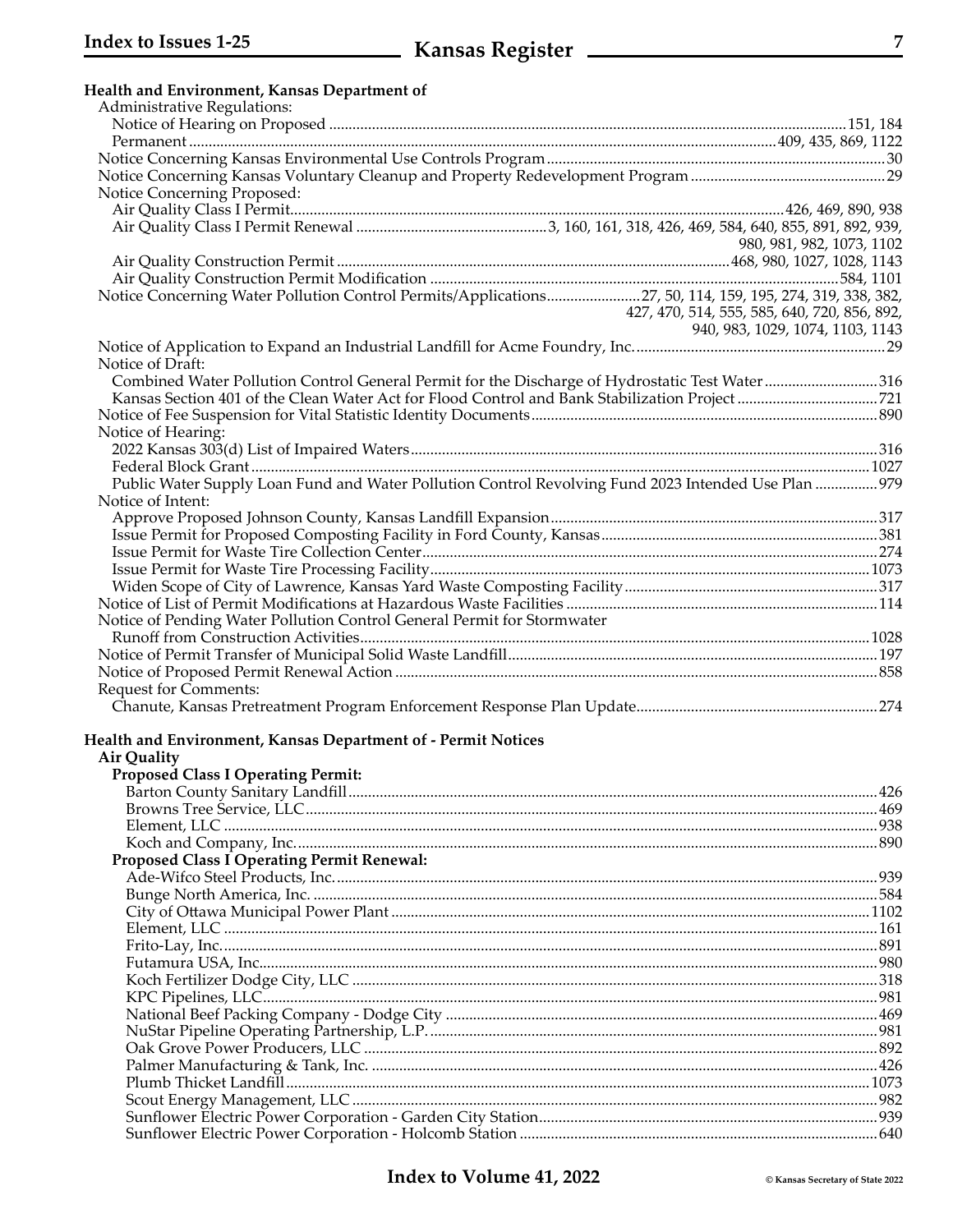# **Kansas Register Mansuranger Kansas Register**

| <b>Proposed Construction Permit:</b>                                                |  |
|-------------------------------------------------------------------------------------|--|
|                                                                                     |  |
|                                                                                     |  |
|                                                                                     |  |
|                                                                                     |  |
|                                                                                     |  |
| <b>Proposed Construction Permit Modification:</b>                                   |  |
|                                                                                     |  |
|                                                                                     |  |
| <b>Water Pollution Control</b>                                                      |  |
| Pending Amendment/Update to Nutrient Management Plan for Confined Feeding Facility: |  |
|                                                                                     |  |
|                                                                                     |  |
|                                                                                     |  |
|                                                                                     |  |
|                                                                                     |  |
|                                                                                     |  |
|                                                                                     |  |
|                                                                                     |  |
|                                                                                     |  |
|                                                                                     |  |
|                                                                                     |  |
|                                                                                     |  |
|                                                                                     |  |
|                                                                                     |  |
|                                                                                     |  |
|                                                                                     |  |
|                                                                                     |  |
|                                                                                     |  |
|                                                                                     |  |
|                                                                                     |  |
|                                                                                     |  |
|                                                                                     |  |
| Pending Application for New or Expansion of Existing Swine Facilities:              |  |
|                                                                                     |  |
| Pending New Permit for Confined Feeding Facility:                                   |  |
|                                                                                     |  |
|                                                                                     |  |
|                                                                                     |  |
|                                                                                     |  |
| Pending Permit Modification for Confined Feeding Facility:                          |  |
|                                                                                     |  |
|                                                                                     |  |
|                                                                                     |  |
|                                                                                     |  |
| Pending Permit Registration for Confined Feeding Facility:                          |  |
|                                                                                     |  |
|                                                                                     |  |
|                                                                                     |  |
|                                                                                     |  |
|                                                                                     |  |
|                                                                                     |  |
|                                                                                     |  |
|                                                                                     |  |
|                                                                                     |  |
|                                                                                     |  |
| Pending Permit Renewal/Reissue for Confined Feeding Facility:                       |  |
|                                                                                     |  |

 $\bf 8$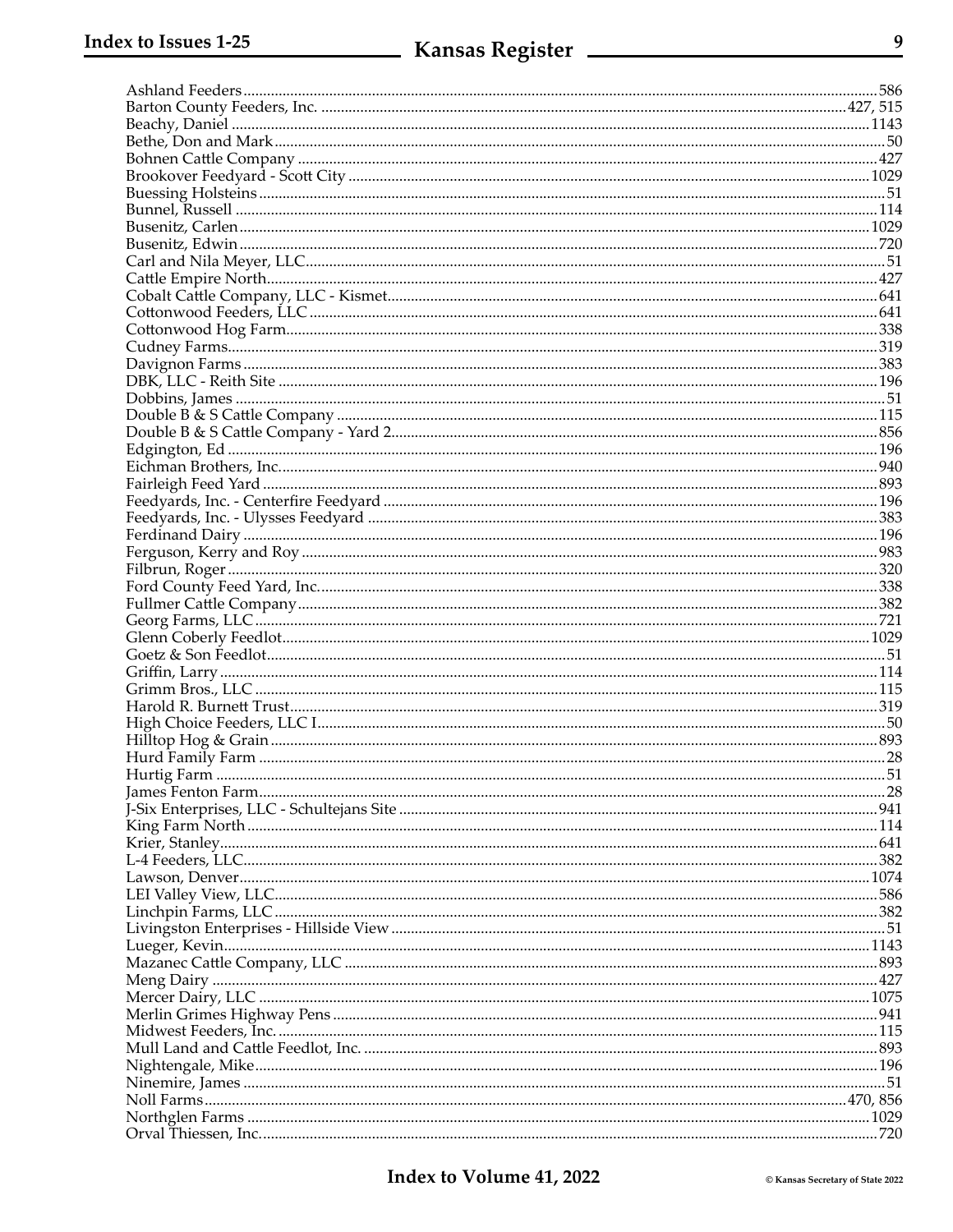| Proposed New Water Control Permit:                   |  |
|------------------------------------------------------|--|
|                                                      |  |
| Proposed Reissuing of a Pretreatment Permit:         |  |
|                                                      |  |
|                                                      |  |
|                                                      |  |
|                                                      |  |
|                                                      |  |
| <b>Proposed Reissuing of a Water Control Permit:</b> |  |
|                                                      |  |
|                                                      |  |
|                                                      |  |
|                                                      |  |
|                                                      |  |
|                                                      |  |
|                                                      |  |
|                                                      |  |
|                                                      |  |
|                                                      |  |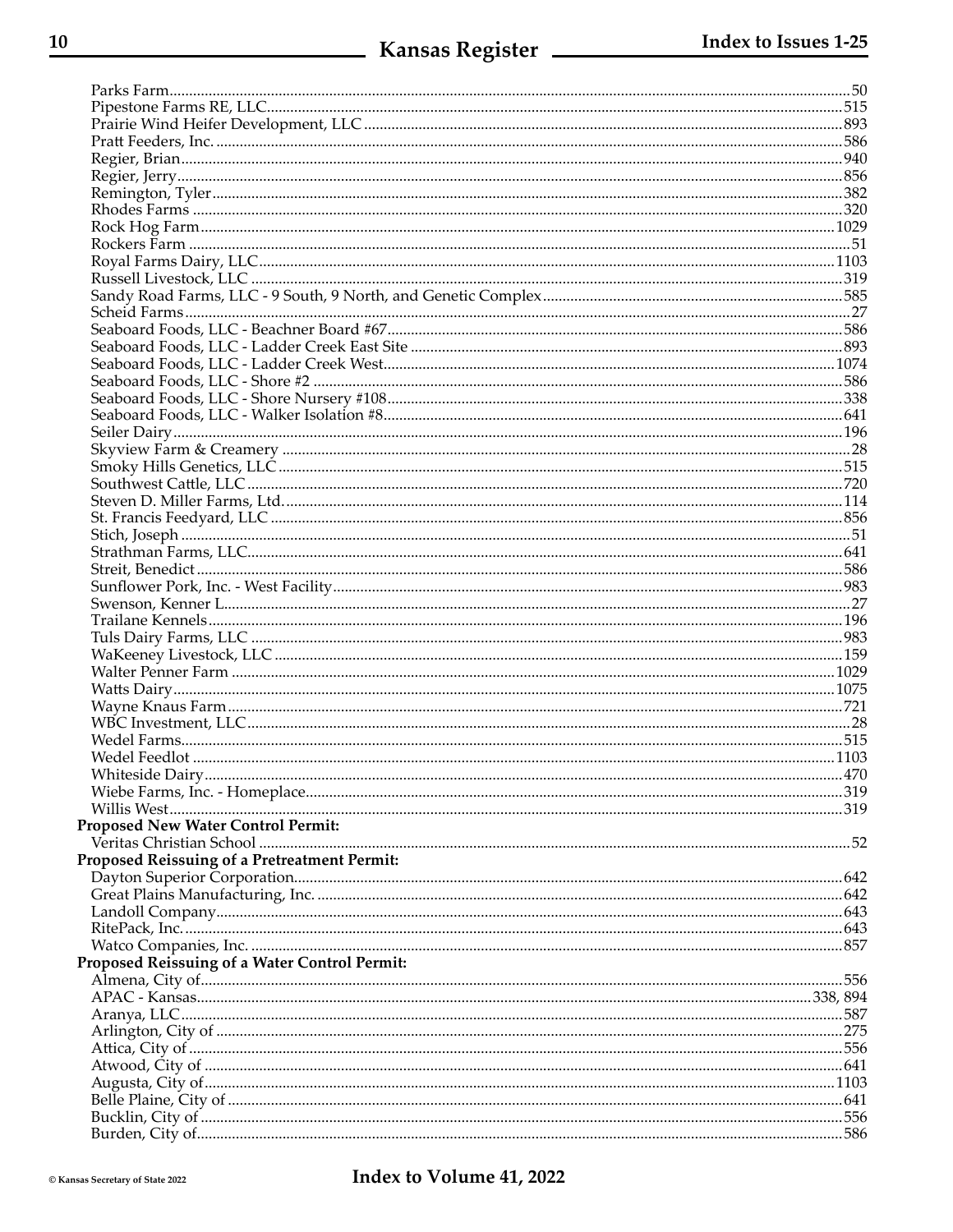| <b>Proposed Well Permits:</b>                                                  |                  |
|--------------------------------------------------------------------------------|------------------|
|                                                                                |                  |
|                                                                                |                  |
|                                                                                | 159, 197         |
|                                                                                |                  |
|                                                                                |                  |
|                                                                                |                  |
|                                                                                |                  |
| Health and Environment, Kansas Department of - Division of Health Care Finance |                  |
| Administrative Regulations:                                                    |                  |
|                                                                                |                  |
| Notice of Amendment:                                                           |                  |
|                                                                                |                  |
|                                                                                |                  |
|                                                                                | 1100, 1144, 1145 |
|                                                                                |                  |
|                                                                                |                  |
|                                                                                |                  |
| <b>Heartland Credit Union</b>                                                  |                  |
|                                                                                |                  |
|                                                                                |                  |
| Heartland Works, Inc.                                                          |                  |
| Request for Proposals:                                                         |                  |
|                                                                                |                  |
|                                                                                |                  |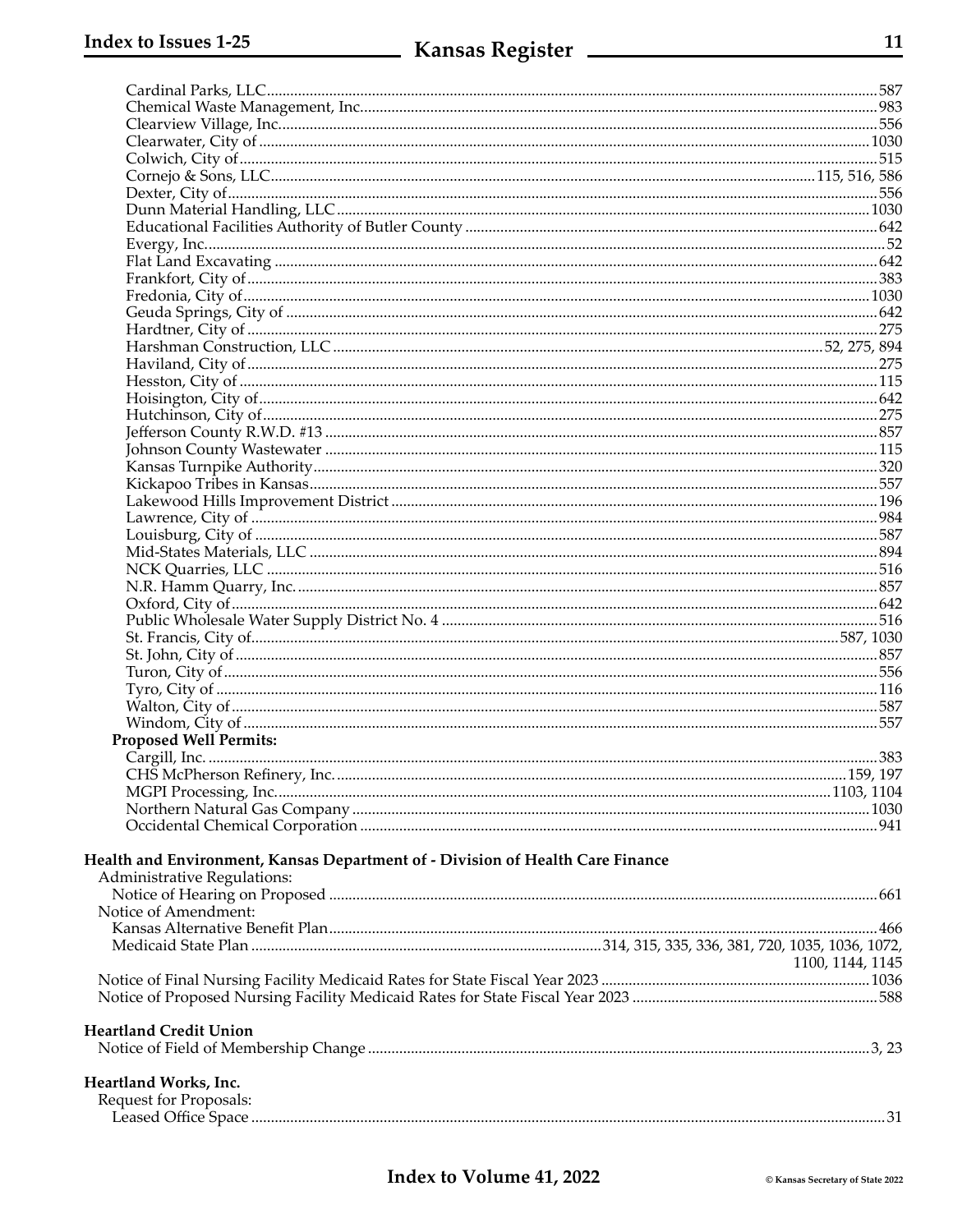| <b>Historical Society, Kansas</b>                                                                                              |  |
|--------------------------------------------------------------------------------------------------------------------------------|--|
| Historic Sites Board of Review, Kansas                                                                                         |  |
|                                                                                                                                |  |
| <b>Housing Resources Corporation, Kansas</b>                                                                                   |  |
| Notice of Hearing:                                                                                                             |  |
|                                                                                                                                |  |
|                                                                                                                                |  |
| Hutchinson, City of<br>Bonds:                                                                                                  |  |
|                                                                                                                                |  |
| Hutchinson Transportation, Inc.                                                                                                |  |
| Request for Proposals:                                                                                                         |  |
| Independence, City of                                                                                                          |  |
| Bonds:                                                                                                                         |  |
|                                                                                                                                |  |
| <b>Insurance Department, Kansas</b><br>Notice of Changes:                                                                      |  |
|                                                                                                                                |  |
|                                                                                                                                |  |
| Judicial Administration, Office of                                                                                             |  |
| Kansas & Oklahoma Railroad                                                                                                     |  |
| Request for Proposals:                                                                                                         |  |
| <b>Kansas State University</b>                                                                                                 |  |
| Notice to Intent:                                                                                                              |  |
|                                                                                                                                |  |
| Kingman, City of<br>Bonds:                                                                                                     |  |
|                                                                                                                                |  |
| <b>Kyle Railroad Company</b>                                                                                                   |  |
| Request for Proposals:                                                                                                         |  |
| Labor, Kansas Department of<br>Notice of Maximum and Minimum Weekly Benefit Amounts for Unemployment Insurance Claimants  1100 |  |
| Lansing, City of                                                                                                               |  |
| Bonds:                                                                                                                         |  |
|                                                                                                                                |  |
| Larned, City of                                                                                                                |  |
| Bonds:                                                                                                                         |  |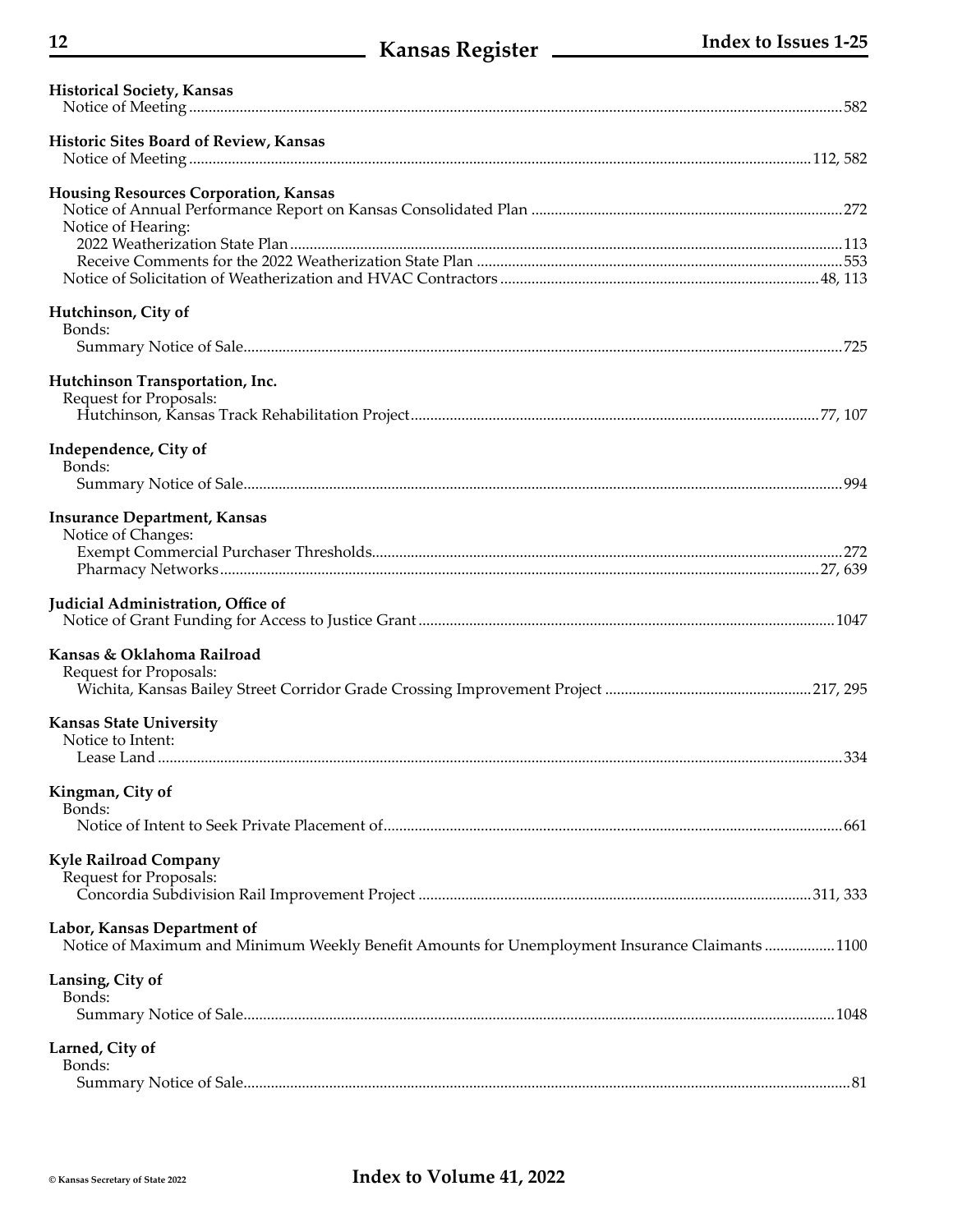| Lawrence, City of                                                                              |      |
|------------------------------------------------------------------------------------------------|------|
| Bonds:                                                                                         |      |
|                                                                                                |      |
|                                                                                                |      |
| Legislative Administrative Services                                                            |      |
|                                                                                                |      |
| Legislative Bills and Resolutions Introduced:                                                  |      |
|                                                                                                |      |
|                                                                                                |      |
|                                                                                                |      |
|                                                                                                |      |
|                                                                                                |      |
|                                                                                                |      |
|                                                                                                |      |
|                                                                                                |      |
|                                                                                                |      |
|                                                                                                |      |
|                                                                                                |      |
|                                                                                                |      |
|                                                                                                |      |
|                                                                                                |      |
|                                                                                                |      |
|                                                                                                |      |
|                                                                                                |      |
| Legislature - New State Laws<br><b>House Bills</b>                                             |      |
| 2087, concerning administrative rules and regulations; requiring the review of rules and       |      |
|                                                                                                |      |
| regulations by state agencies every five years; relating to review by the director of the      |      |
| budget; requirements for adoption of rules and regulations; providing an alternative           |      |
|                                                                                                |      |
| 2387, concerning the executive branch; relating to actions by state agencies and the governor; |      |
| prohibiting the issuance of a request for proposal or entering into a new contract for the     |      |
| administration and provision of benefits under the medical assistance program; relating        |      |
| to the Kansas emergency management act; removing the authority of the governor to prohibit     |      |
| attending or conducting certain religious services and worship services                        | 1050 |

| to the Kansas emergency management act; removing the authority of the governor to promote               |       |
|---------------------------------------------------------------------------------------------------------|-------|
|                                                                                                         |       |
|                                                                                                         | .1051 |
|                                                                                                         | .1051 |
| 2458 (Senate Substitute for), concerning driver's licenses; relating to vision requirements;            |       |
| limiting the liability of optometrists and ophthalmologists who provide information to the              |       |
|                                                                                                         | 623   |
| 2477, concerning governmental response to COVID-19; relating to health and healthcare;                  |       |
| renewing provisions of law authorizing expanded practice by certain healthcare professionals;           |       |
| providing for exceptions thereto; suspending certain licensure and other requirements for adult         |       |
| care homes; extending the authority of the state board of healing arts to issue temporary emergency     |       |
|                                                                                                         | 99    |
| 2510, making and concerning appropriations for the fiscal years ending June 30, 2022,                   |       |
| June 30, 2023, and June 30, 2024, for state agencies; authorizing certain transfers, capital            |       |
| improvement projects and fees, imposing certain restrictions and limitations, and directing             |       |
| or authorizing certain receipts, disbursements, procedures and acts incidental to the foregoing         | 1051  |
|                                                                                                         | 1059  |
| 2537, concerning the insurance department; relating to the Kansas administrative procedure              |       |
|                                                                                                         | .623  |
| 2540, concerning controlled substances; relating to substances included in schedules I, II, IV and V on |       |
| the uniform controlled substances act; amending the definition of controlled substances in the Kansas   |       |
|                                                                                                         | 1084  |
| 2547, concerning insurance; relating to the captive insurance act; authorizing technology-enabled       |       |
| fiduciary financial institution insurance companies; providing for the certificate of authority,        |       |
|                                                                                                         | 624   |
|                                                                                                         |       |

**2567 (Senate Substitute for),** concerning education; making and concerning appropriations for fiscal years ending June 30, 2022, June 30, 2023, and June 30, 2024, for the state department of education; establishing the legislature's intention to focus on academic achievement; enacting the every child can read act to support literacy proficiency by third grade; authorizing the state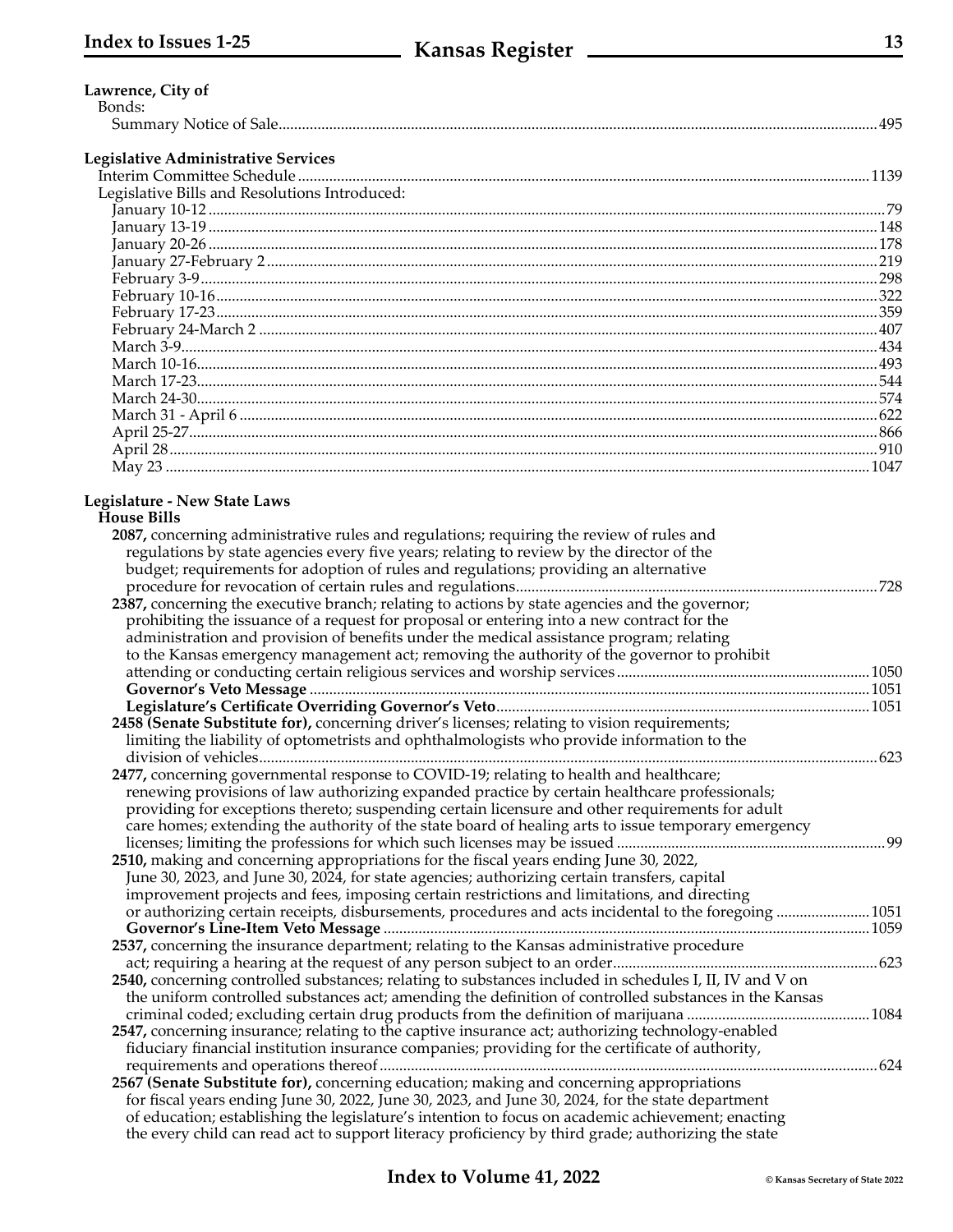board of education and school districts to allow students to earn course credit through alternative educational opportunities outside the traditional classroom; making members of or persons employed by the Kansas state high school activities association mandatory reporters of child abuse and neglect; requiring the board of education of each school district to consider the district building needs assessment and state academic assessments when approving the budget of the school district; requiring school districts to allow for part-time enrollment of certain students; allowing students to transfer to and attend school in any school district in the state; requiring school districts to set transfer capacity and adopt certain transfer policies; establishing an alternative method for calculating virtual school graduation rates; prohibiting virtual schools from offering or providing any financial incentives to attract a student to enroll; increasing virtual school state aid; authorizing virtual school state aid for students who are credit deficient; amending the tax credit for low income students scholarship program to allow students who are seven years of age or under to participate in the program without the need for prior enrollment in a public school; relating to state aid; removing federal impact aid from the determination of local foundation aid; requiring the state department of education to provide an annual written report on academic achievement outcomes; excluding Fort Leavenworth school district and virtual school students from the capital improvement state aid determination; extending the general obligation bond limitation; relating to the Kansas promise scholarship act; responsibilities of the state board of regents and postsecondary educational institutions relating thereto; authorizing designation of additional eligible programs and fields of study; increasing the limitation on reimbursements to Kansas educational institutions for educational benefits for spouses and dependents of deceased, injured or disabled public safety officers and employees and certain deceased, injured or disabled military personnel and prisoners of war; establishing requirements for the administration of certain nonacademic tests, questionnaires, surveys and examinations; authorizing additional research and education programs under the Johnson county education research triangle authority act............................................................................................................................................996 **2591,** concerning the state corporation commission; relating to certain fund transfers to the abandoned oil and gas well fund.......................................................................................................................................544 **2594,** concerning motor vehicles; relating to vehicle identification numbers; exempting certain modifications on antique vehicles from vehicle identification number offense seizures and dispositions............544 **2644,** designating the Sandhill plum as the official state fruit...........................................................................................666

#### **Senate Bills**

| 2, concerning alcoholic liquor; relating to the Kansas state fair; sales during the state fair; |     |
|-------------------------------------------------------------------------------------------------|-----|
| issuance of temporary permits; liquor enforcement tax and liquor drink tax; crediting a         |     |
| portion of such tax moneys collected to the state fair capital improvements fund; relating      |     |
| to the sale and delivery by retail liquor stores of alcohol and cereal malt beverages;          |     |
| increasing the percentage of alcohol by volume in domestic table wine and domestic              |     |
| fortified wine; relating to cereal malt beverage retailer licenses; requiring issuance thereof  |     |
| to a licensed farm winery that satisfies the statutory requirements for such retailer           |     |
| license; permitting farm wineries and producers to hold cereal malt beverage licenses;          |     |
| allowing farm wineries and producers to have alcoholic liquor such as wine on their             |     |
| premises while holding a cereal malt beverage license; removing the good character              |     |
| and reputation requirement for a cereal malt beverage license; providing that applicants        |     |
| for a farm winery or a producer license who are registered as agritourism operators shall       |     |
| be issued the license notwithstanding any zoning or other regulations of any city or county;    |     |
| providing that registered agritourism operators shall be issued a license as a drinking         |     |
| establishment not withstanding any city or county zoning or other regulations                   | 733 |
| 200, concerning the state board of pharmacy; expanding the pharmacist's scope of practice       |     |
| to include initiation of therapy for certain health conditions; authorizing the collaborative   |     |
| drug therapy management advisory committee to adopt a statewide protocol for such               |     |
| therapy; adding to the list of persons who may receive prescription monitoring program          |     |
| data; providing requirements for data security and user and delegate access; increasing         |     |
| the number of members of the prescription monitoring program advisory committee.                | 741 |
| 267 (House Substitute for Substitute for), making and concerning appropriations for the         |     |
| fiscal years ending June 30, 2022, June 30, 2023, June 30, 2024, June 30, 2025, June 30, 2026,  |     |
| and June 30, 2027, for state agencies; authorizing certain transfers, capital improvement       |     |
| projects and fees, imposing certain restrictions and limitations, and directing or authorizing  |     |
| certain receipts, disbursements, procedures and acts incidental to the foregoing; authorizing   |     |
|                                                                                                 | 759 |
|                                                                                                 | 848 |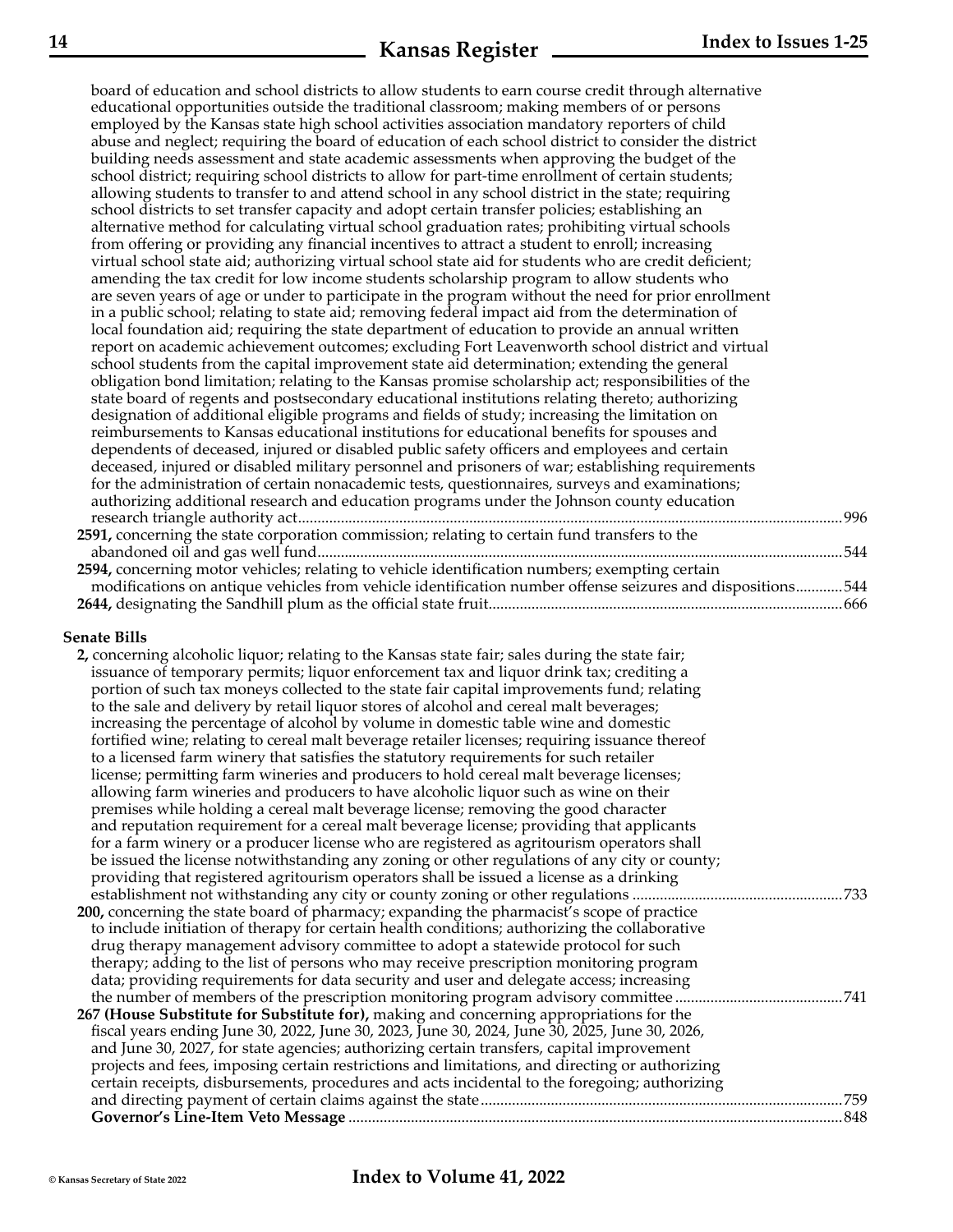# **15 Kansas Register 15**

| 330, authorizing the construction of a permanent memorial honoring Kansas gold star families on             |      |
|-------------------------------------------------------------------------------------------------------------|------|
|                                                                                                             |      |
| 337, concerning financial institutions; relating to the technology-enabled fiduciary financial institutions |      |
| act; pertaining to the pilot program; converting the conditional charter to a full fiduciary financial      |      |
|                                                                                                             | .408 |
| 343, concerning persons with disabilities; preserving families that include a parent who is                 |      |
| blind; providing for certain considerations relating to cases involving legal custody, residency,           |      |
| parenting time, children in need of care, adoption, foster care and guardianship; relating to               |      |
| statutory terminology; updating the term "hearing impairment" to "hard of hearing" and                      | 744  |
| 347 (House Substitute for), concerning economic development; enacting the attracting powerful               |      |
| economic expansion act; relating to tax and other incentives for projects in specified industries           |      |
| or for a national corporate headquarters with specified capital investment requirements of at               |      |
| least \$1,000,000,000; providing for a refundable income, privilege and premium tax credit for a            |      |
| portion of such investment; reimbursement of certain payroll costs and training and education               |      |
| costs; retention of certain payroll withholding taxes; sales tax exemption for project construction;        |      |
| adjusting the income tax on corporations by reducing the rate by 0.5% after a firm enters into an           |      |
| agreement under this act; limiting the number of agreements under this act with a qualified firm            |      |
| to one per year for two years; requiring state finance council approval of agreements and certain           |      |
| benefit provisions; providing for reports to legislative committees; establishing the attracting            |      |
| powerful economic expansion payroll incentive fund, the attracting powerful economic expansion              |      |
| new employee training and education fund and the attracting powerful economic expansion Kansas              |      |
| 243                                                                                                         |      |
| 355 (Substitute for), concerning reapportionment; relating to congressional districts; providing            |      |
|                                                                                                             |      |
|                                                                                                             |      |
|                                                                                                             |      |
| 366, concerning offender registration; relating to the Kansas offender registration act; providing a        |      |
| mechanism to seek relief from registration requirements for drug offenders; expungement for such            |      |
| offenses; requiring registration for certain violations of breach of privacy, internet trading in child     |      |
|                                                                                                             |      |
| 392, concerning securities; relating to the securities act fee fund; terminating the transfer of remaining  |      |
| 421, concerning the Kansas public employees retirement system; eliminating certain level-dollar             |      |
| employer contribution payments; making and concerning appropriations for the fiscal years                   |      |
| ending June 30, 2022, and June 30, 2023; authorizing certain transfers from the state general fund          |      |
| to the Kansas public employees retirement fund; allowing the state finance council to stop such             |      |
|                                                                                                             | 966  |
| 453, concerning health professions and practices; relating to unlicensed employees working in               |      |
| adult care homes; requiring unlicensed employee training courses to be taught and evaluated                 |      |
| by professional licensed nurses; requiring a demonstration of skills to successfully complete               |      |
| training courses; licensees of the behavioral sciences regulatory board; allowing board-approved            |      |
| postgraduate experience to count toward graduate level supervised clinical practicum of                     |      |
| supervised professional experience; permitting current master's and clinical level licensees to             |      |
|                                                                                                             |      |
| 479, authorizing a permanent memorial commemorating the Kansas suffragist movement to be placed             |      |
|                                                                                                             |      |
| 563 (Substitute for), concerning reapportionment; relating to state senatorial, representative and board    |      |
|                                                                                                             |      |
|                                                                                                             |      |
| Lottery, Kansas                                                                                             |      |
| Administrative Regulations:                                                                                 |      |
|                                                                                                             |      |
|                                                                                                             |      |
| Manhattan, City of                                                                                          |      |
| Bonds:                                                                                                      |      |
|                                                                                                             |      |
|                                                                                                             |      |
| <b>Marion County</b><br>Bonds:                                                                              |      |
|                                                                                                             |      |
|                                                                                                             |      |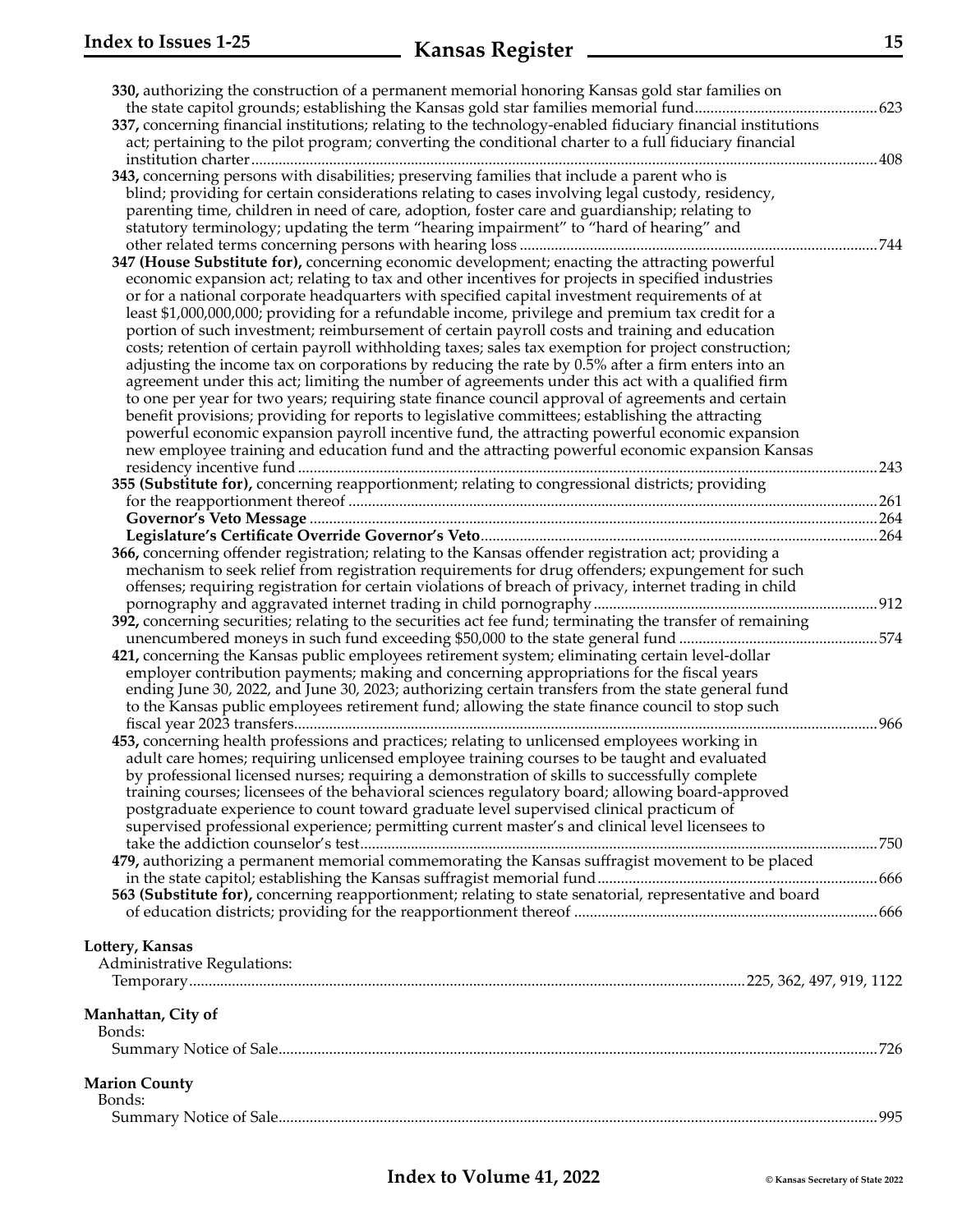| Mid American Credit Union                                                                   |  |
|---------------------------------------------------------------------------------------------|--|
| Mid Kansas Coop and CHS of Rice County, Kansas<br>Notice to Bidders:                        |  |
| Mulvane, City of<br>Bonds:                                                                  |  |
|                                                                                             |  |
| <b>North Central Regional Planning Commission</b><br>Notice to Bidders:                     |  |
|                                                                                             |  |
|                                                                                             |  |
|                                                                                             |  |
|                                                                                             |  |
|                                                                                             |  |
|                                                                                             |  |
|                                                                                             |  |
| Request for Proposals:                                                                      |  |
|                                                                                             |  |
| Norton, City of<br>Bonds:                                                                   |  |
|                                                                                             |  |
| Nursing, Kansas State Board of<br>Administrative Regulations:                               |  |
|                                                                                             |  |
|                                                                                             |  |
| Olathe, City of<br>Bonds:                                                                   |  |
|                                                                                             |  |
| Notice to Bidders:                                                                          |  |
|                                                                                             |  |
|                                                                                             |  |
| Osawatomie, City of                                                                         |  |
| Bonds:                                                                                      |  |
|                                                                                             |  |
| Olathe, City of                                                                             |  |
| Notice of Intent:                                                                           |  |
| Conduct Environmental Assessment for I-35 and Santa Fe Street Interchange and Corridor 1069 |  |
| Overland Park, City of<br>Notice of Public Information Meeting:                             |  |
|                                                                                             |  |
|                                                                                             |  |
| Notice to Bidders:                                                                          |  |
| Request for Qualifications:                                                                 |  |
|                                                                                             |  |
|                                                                                             |  |
| <b>Pathway Church</b>                                                                       |  |
| Notice to Bidders:                                                                          |  |
|                                                                                             |  |

16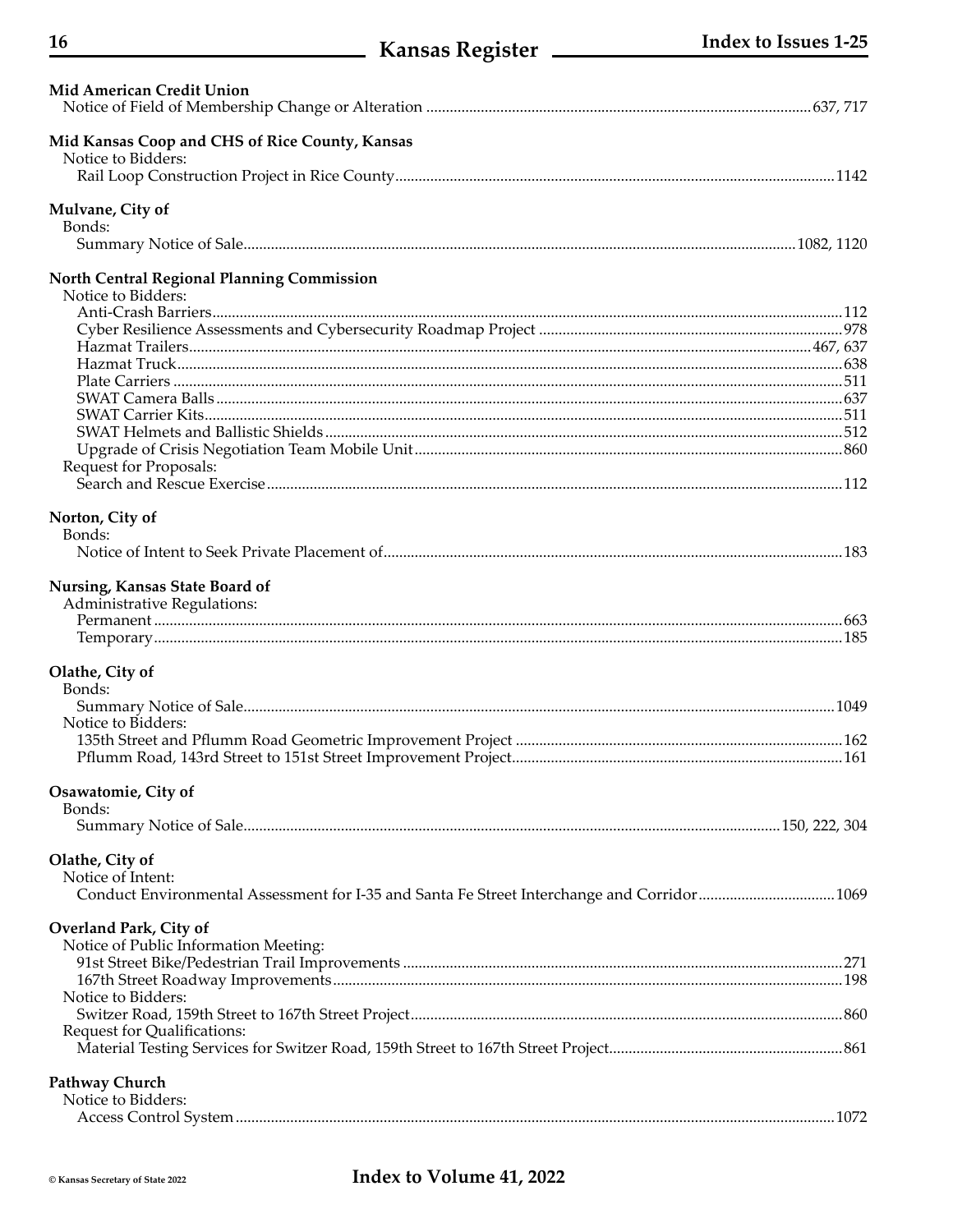| Peace Officer's Standards and Training, Kansas Commission on        |                                                                |
|---------------------------------------------------------------------|----------------------------------------------------------------|
| Administrative Regulations:                                         |                                                                |
|                                                                     |                                                                |
|                                                                     |                                                                |
| <b>Pittsburg State University</b>                                   |                                                                |
| Notice of Intent to:                                                |                                                                |
|                                                                     |                                                                |
|                                                                     |                                                                |
| <b>Pooled Money Investment Board</b>                                |                                                                |
|                                                                     |                                                                |
|                                                                     | 553, 581, 637, 717, 855, 887, 937, 977, 1025, 1069, 1099, 1139 |
| Real Estate Appraisal Board, Kansas                                 |                                                                |
| Administrative Regulations:                                         |                                                                |
|                                                                     |                                                                |
|                                                                     |                                                                |
| Real Estate Commission, Kansas                                      |                                                                |
| Administrative Regulations:                                         |                                                                |
|                                                                     |                                                                |
| Regents, Kansas State Board of                                      |                                                                |
| Administrative Regulations:                                         |                                                                |
|                                                                     |                                                                |
|                                                                     |                                                                |
|                                                                     |                                                                |
| Regents Universities, Kansas State Board of                         |                                                                |
| Notice of Intent:                                                   |                                                                |
|                                                                     |                                                                |
|                                                                     | 718, 859, 889, 943, 978, 1026, 1071, 1100, 1141                |
| Request for Proposals and Qualifications:                           |                                                                |
|                                                                     |                                                                |
|                                                                     |                                                                |
| Revenue, Kansas Department of - Division of Vehicles                |                                                                |
| Notice of Intent to:                                                |                                                                |
| Establish a New Line-Make for an Existing New Motor Vehicle Dealer: |                                                                |
|                                                                     |                                                                |
| Establish a New Motor Vehicle Dealer License:                       |                                                                |
|                                                                     |                                                                |
|                                                                     |                                                                |
|                                                                     |                                                                |
| Salina, City of                                                     |                                                                |
| Bonds:                                                              |                                                                |
|                                                                     |                                                                |
| <b>Scoular Company</b>                                              |                                                                |
| Notice to Bidders:                                                  |                                                                |
|                                                                     |                                                                |
|                                                                     |                                                                |
| <b>Secretary of State</b>                                           |                                                                |
| Administrative Regulations:                                         |                                                                |
|                                                                     |                                                                |
|                                                                     |                                                                |
| Code Mortgage Rate:                                                 |                                                                |
|                                                                     |                                                                |
|                                                                     |                                                                |
|                                                                     |                                                                |
|                                                                     |                                                                |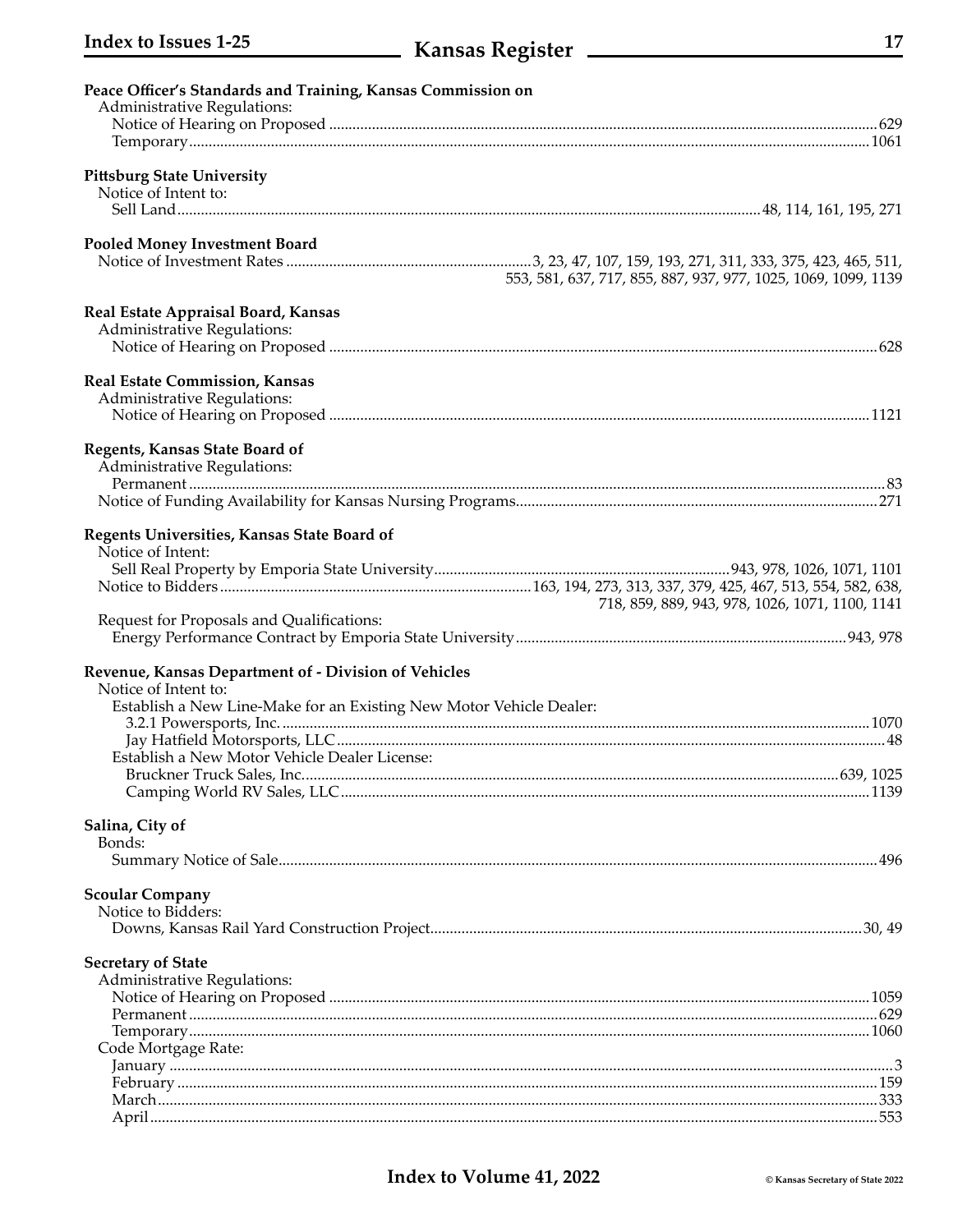| Notice of Forfeiture:                                                                                   |  |
|---------------------------------------------------------------------------------------------------------|--|
|                                                                                                         |  |
|                                                                                                         |  |
|                                                                                                         |  |
|                                                                                                         |  |
|                                                                                                         |  |
|                                                                                                         |  |
| South Kansas & Oklahoma Railroad<br>Request for Proposals:                                              |  |
|                                                                                                         |  |
| Spring Hill, City of<br>Bonds:                                                                          |  |
|                                                                                                         |  |
| State Bank Commissioner, Office of the<br>Administrative Regulations:                                   |  |
|                                                                                                         |  |
|                                                                                                         |  |
|                                                                                                         |  |
| <b>Syracuse-Hamilton County Airport</b>                                                                 |  |
|                                                                                                         |  |
| Technical Professions, Kansas State Board of<br>Administrative Regulations:                             |  |
|                                                                                                         |  |
|                                                                                                         |  |
|                                                                                                         |  |
| Tonganoxie, City of                                                                                     |  |
| Bonds:                                                                                                  |  |
|                                                                                                         |  |
|                                                                                                         |  |
| <b>Transportation, Kansas Department of</b>                                                             |  |
| Notice of Availability of US-69 Finding of No Significant Impact and Final Environmental Assessment 311 |  |
|                                                                                                         |  |
|                                                                                                         |  |
|                                                                                                         |  |
| Notice to Consulting Firms:                                                                             |  |
|                                                                                                         |  |
| <b>Bridge Deck Patching Projects:</b>                                                                   |  |
|                                                                                                         |  |
| Bridge Removal Projects:                                                                                |  |
|                                                                                                         |  |
| Bridge Replacement Projects:                                                                            |  |
|                                                                                                         |  |
|                                                                                                         |  |
|                                                                                                         |  |
|                                                                                                         |  |
|                                                                                                         |  |
|                                                                                                         |  |
|                                                                                                         |  |
|                                                                                                         |  |
|                                                                                                         |  |
|                                                                                                         |  |
|                                                                                                         |  |
| Capacity Improvement Projects:                                                                          |  |
|                                                                                                         |  |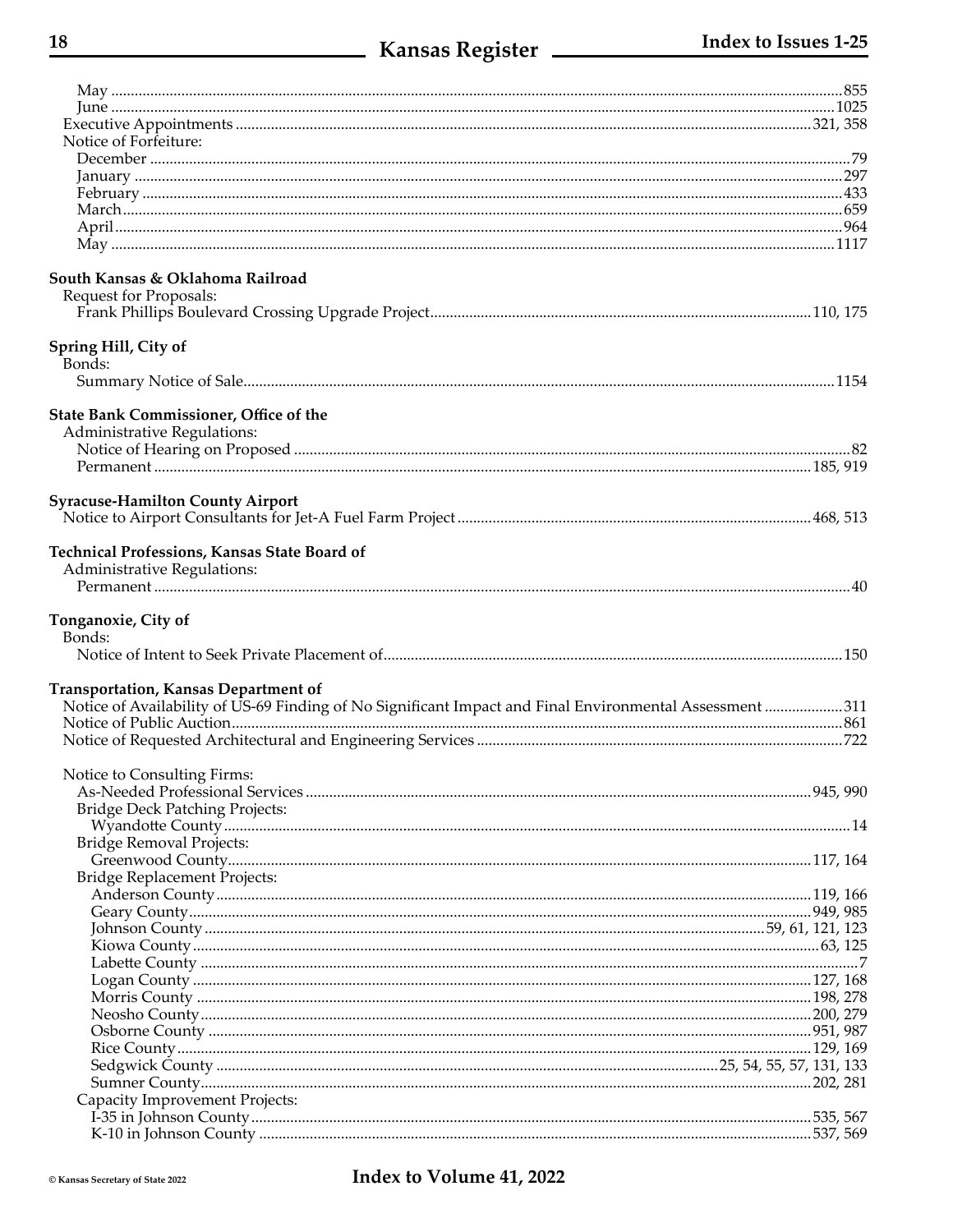| Construction Inspection:                 |  |
|------------------------------------------|--|
| Bridge Repair Projects:                  |  |
|                                          |  |
|                                          |  |
|                                          |  |
| Bridge Replacement Projects:             |  |
|                                          |  |
|                                          |  |
|                                          |  |
|                                          |  |
|                                          |  |
|                                          |  |
| Chip Seal Projects:                      |  |
|                                          |  |
|                                          |  |
|                                          |  |
|                                          |  |
|                                          |  |
|                                          |  |
|                                          |  |
|                                          |  |
| <b>Demolition Projects:</b>              |  |
|                                          |  |
| Guardrail Projects:                      |  |
|                                          |  |
|                                          |  |
| HMA Plant Projects:                      |  |
|                                          |  |
| Left Turn Land Addition Projects:        |  |
|                                          |  |
| Lighting Improvement Projects:           |  |
|                                          |  |
|                                          |  |
| LPA Construction Projects:               |  |
|                                          |  |
| Pavement Overlay Projects:               |  |
|                                          |  |
|                                          |  |
|                                          |  |
|                                          |  |
| <b>Pavement Patching Projects:</b>       |  |
|                                          |  |
| <b>Pavement Reconstruction Projects:</b> |  |
|                                          |  |
|                                          |  |
|                                          |  |
|                                          |  |
|                                          |  |
|                                          |  |
|                                          |  |
| <b>Pavement Repair Projects:</b>         |  |
|                                          |  |
| Pavement Replacement Projects:           |  |
|                                          |  |
|                                          |  |
| <b>RCB Construction Projects:</b>        |  |
|                                          |  |
| <b>Resurfacing Projects:</b>             |  |
|                                          |  |
|                                          |  |
|                                          |  |
|                                          |  |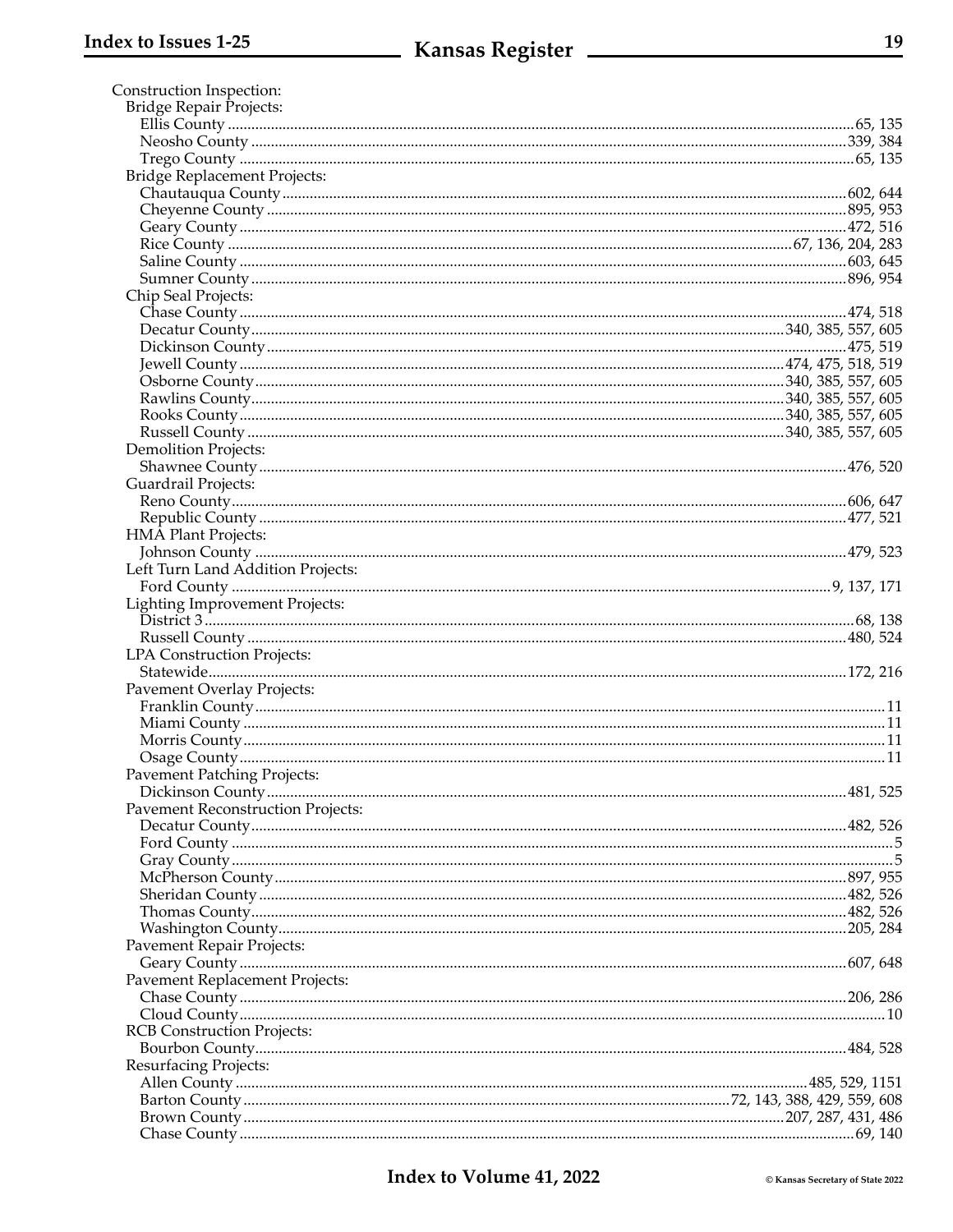| Sign Improvement Projects:                       |  |
|--------------------------------------------------|--|
|                                                  |  |
|                                                  |  |
|                                                  |  |
|                                                  |  |
|                                                  |  |
|                                                  |  |
|                                                  |  |
|                                                  |  |
|                                                  |  |
|                                                  |  |
|                                                  |  |
|                                                  |  |
|                                                  |  |
| <b>Signing Projects:</b>                         |  |
|                                                  |  |
|                                                  |  |
|                                                  |  |
|                                                  |  |
|                                                  |  |
|                                                  |  |
| Corridor Management Plan Project:                |  |
|                                                  |  |
| Embedded Construction Administrators/Inspectors: |  |
|                                                  |  |
|                                                  |  |
|                                                  |  |
|                                                  |  |
|                                                  |  |
|                                                  |  |
| <b>Expressway Projects:</b>                      |  |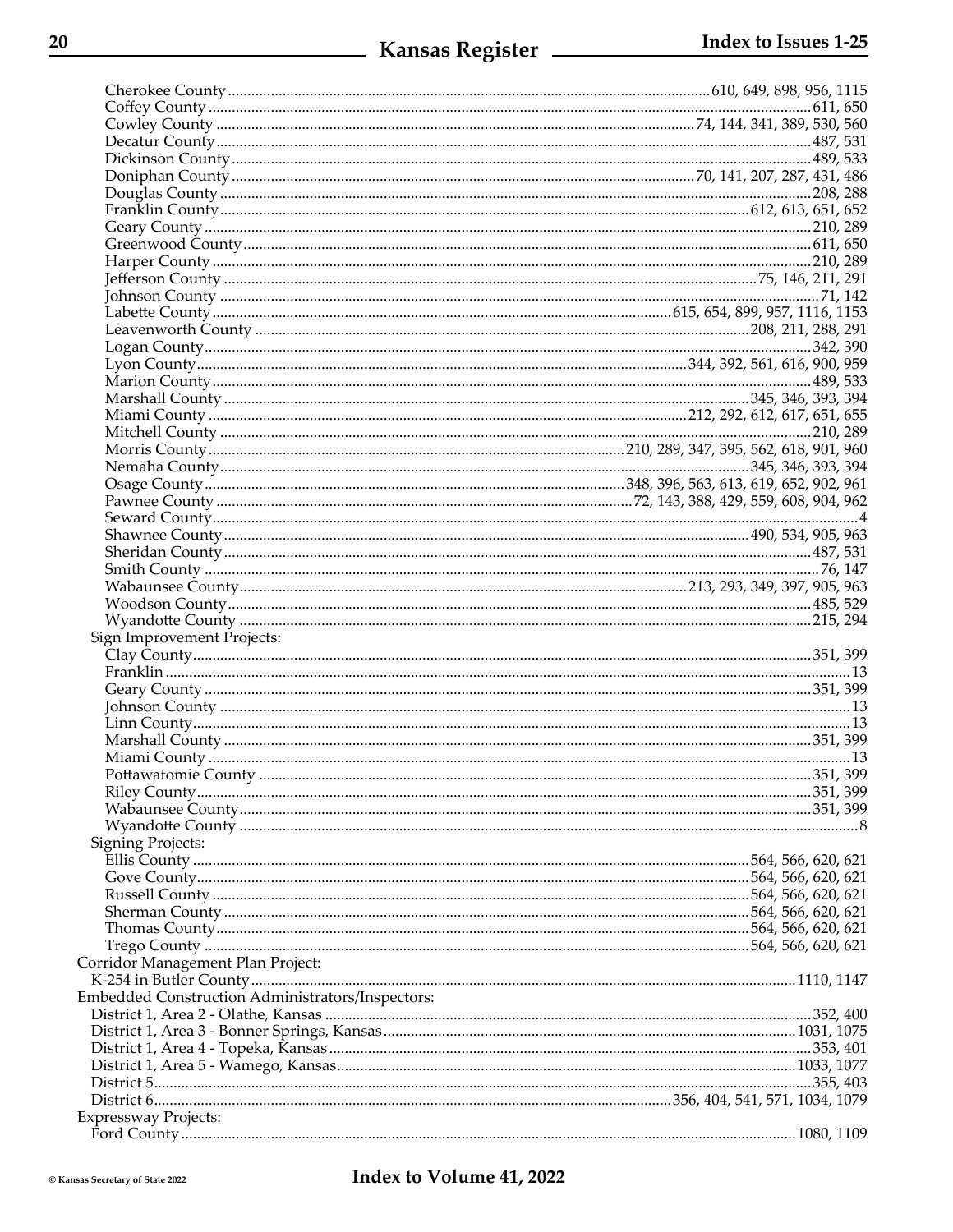## **Nansas Register** Andrew Manuel Manuel Manuel Manuel Manuel Manuel Manuel Manuel Manuel Manuel Manuel Manuel Manuel

| Overhead Sign Structure Project:                            |     |
|-------------------------------------------------------------|-----|
|                                                             |     |
| Roadway and Bridge Reconstruction Projects:                 |     |
|                                                             |     |
|                                                             |     |
| Transportation Management Plan Management Services Project: |     |
|                                                             |     |
| Notice to Contractors for:                                  |     |
|                                                             |     |
|                                                             |     |
|                                                             |     |
|                                                             |     |
|                                                             |     |
|                                                             |     |
| Request for Applications:                                   |     |
| <b>Request for Comments:</b>                                |     |
|                                                             |     |
|                                                             |     |
| Request for Qualifications:                                 |     |
|                                                             |     |
|                                                             |     |
| <b>Turnpike Authority, Kansas</b>                           |     |
|                                                             |     |
|                                                             |     |
| Unified Government of Wyandotte County/Kansas City, Kansas  |     |
| Bonds:                                                      |     |
|                                                             |     |
|                                                             |     |
| USD 229, Johnson County (Blue Valley)                       |     |
| Bonds:                                                      |     |
|                                                             |     |
|                                                             |     |
| USD 258, Allen County (Humboldt)                            |     |
| Bonds:                                                      |     |
|                                                             |     |
|                                                             |     |
| USD 263, Sedgwick County (Mulvane)                          |     |
| Bonds:                                                      |     |
|                                                             | 867 |
|                                                             |     |
| USD 332, Kingman County (Cunningham-West Kingman County)    |     |
| Bonds:                                                      |     |
|                                                             |     |
|                                                             |     |
| USD 489, Ellis County (Hays)                                |     |
| Bonds:                                                      |     |
|                                                             |     |
|                                                             |     |
| V & S Railway, LLC                                          |     |
| Request for Proposals:                                      |     |
|                                                             |     |
|                                                             |     |
| Victoria, City of                                           |     |
| Bonds:                                                      |     |
|                                                             |     |
|                                                             |     |
| Wamego, City of                                             |     |
| Bonds:                                                      |     |
|                                                             |     |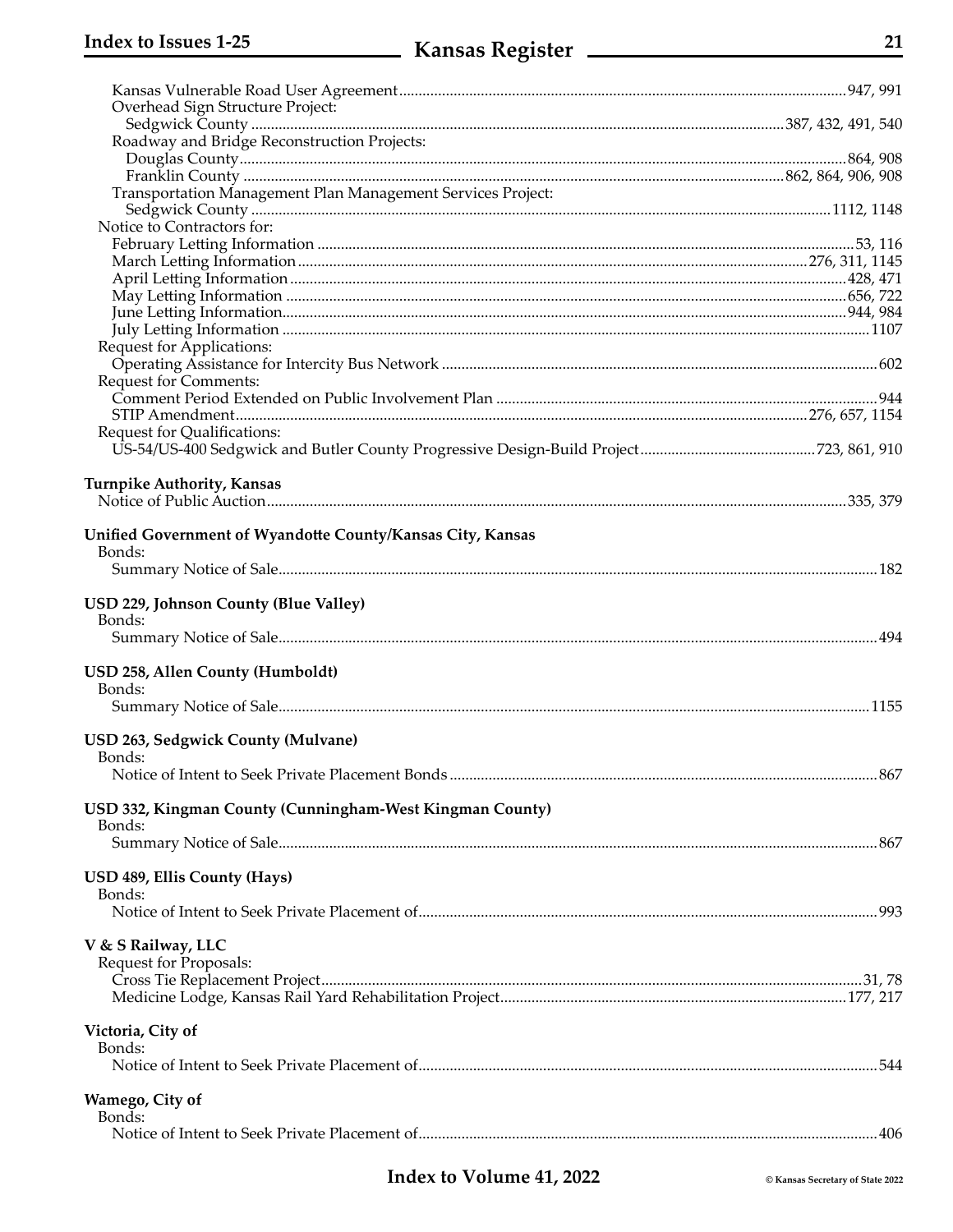| <b>Water Authority, Kansas</b>                                                     |      |
|------------------------------------------------------------------------------------|------|
| <b>Wichita State University</b><br>Notice of Intent:                               |      |
| Wildlife and Parks, Kansas Department of<br>Notice of Agreement for Land Purchase: |      |
|                                                                                    |      |
|                                                                                    |      |
|                                                                                    |      |
|                                                                                    |      |
| <b>Wildlife and Parks Commission</b><br>Administrative Regulations:                |      |
|                                                                                    | .662 |